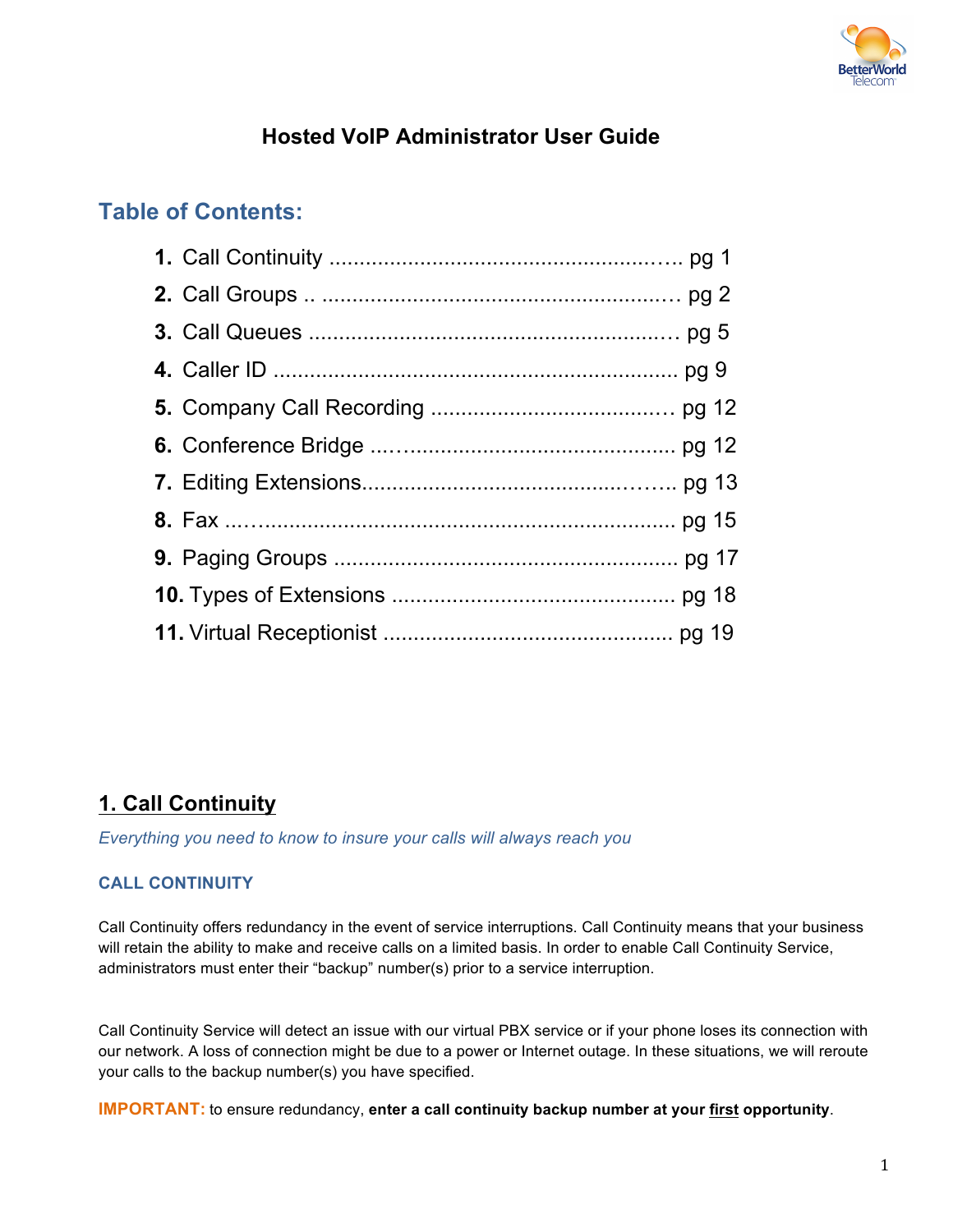

### **CALL CONTINUITY SERVICE SETUP**

**1.** Under the "Phone System" tab in the main navigation at the top of the page, click "Phone Numbers" on the left hand toolbar. A list of your account's phone numbers will generate.

**2.** Select the number(s) that you would like to update by clicking the checkbox next to it.

**3.** From the "-Select Action-" drop-down list, select "Update Call Continuity Service".

**4.** A screen will pop-up allowing you to enter a 10-digit phone number. Enter your preferred backup number then click update. After updating the backup number, the number will be shown on the Phone Numbers page.

It may not be necessary to designate a backup number for every number on your account. We recommend backing up your main company number and any published phone number for your business.

*Please Note*: If you experience a local emergency such as an Internet or power outage, many features such as call recording will continue to function. If, during a local emergency, a call is placed to an extension where either call forwarding, follow me, or simultaneous ring has been enabled, the Call Continuity Service will *not* activate so as not to interfere with individual user settings.

# **2. Call Groups**

*Create Groups to forward to multiple extensions simultaneously, dedicated group voicemail & more* 

Unlike a handset extension's simultaneous ring feature, call groups have a distinct extension number, a dedicated voicemail box, and no limitations on the number of participants. Call groups, however, cannot include outside numbers as direct participants.

You can add a call group to your account by using the "Add Services" feature.

### **Edit Call Group**

**1.** Under the "Phone System" tab in the main navigation menu at the top of the page and then "Groups" on the left side toolbar, click "Call Groups." After your call groups have loaded, click the certain one you would like to configure.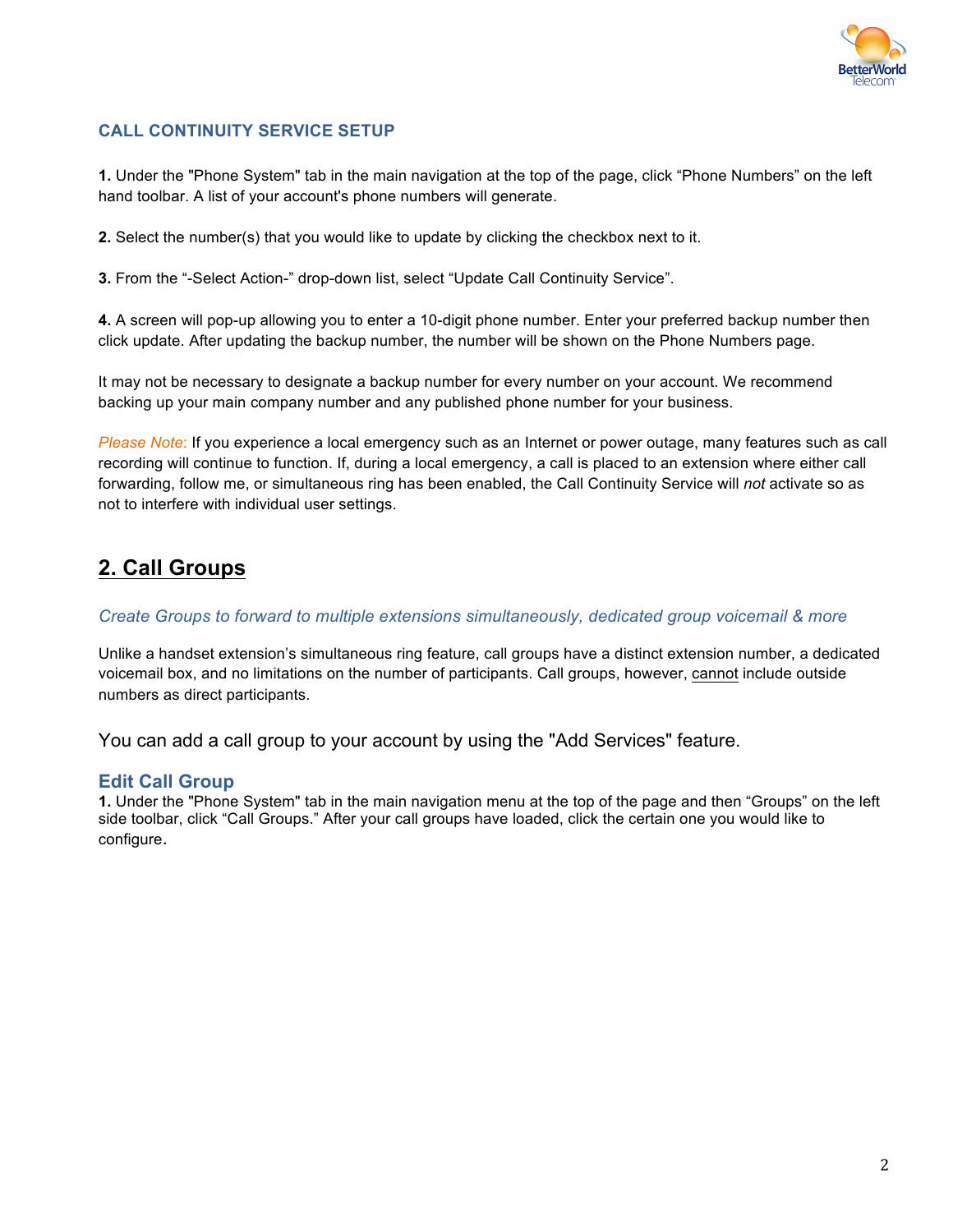

| <b>R</b> Users                     |   |  |
|------------------------------------|---|--|
| Extensions                         |   |  |
| $\overrightarrow{H}$ Phone Numbers |   |  |
| <b>Wirtual Receptionists</b>       |   |  |
| 블볼 Conference Bridges              |   |  |
| <b>R</b> Groups                    | ÷ |  |
|                                    |   |  |
| Call Groups                        |   |  |
| Paging Groups                      |   |  |
| Call Queues                        |   |  |
| Recordings                         |   |  |
| Faxes                              |   |  |

*Please Note*: If you don't have a call group in your account, you can add one by contacting your account manager)

**2.** The first line in the edit window allows you to specify a name for the group. A short descriptive name helps you configure your account overall. (*Example*: "Sales Department", "Support Department", etc.). This will be used for identification purposes throughout the customer portal.

**3.** Select the direct dial number(s) that should be assigned to this call group.

**4.** Click the "Add/Remove" button and select a number from the available pool. Use the blue arrows to move the number from the "Available" list to the "In-Use" list.

| <b>Add / Remove</b>                                                          |                                        |                                                                                                                             | $\vert x \vert$ |
|------------------------------------------------------------------------------|----------------------------------------|-----------------------------------------------------------------------------------------------------------------------------|-----------------|
| Modify Direct Dial Numbers in this call group.                               |                                        |                                                                                                                             |                 |
| The first number that appears in the In-use lisk will be used for caller ID. |                                        |                                                                                                                             |                 |
| $In-use: -1 - $                                                              |                                        | <b>Available:</b>                                                                                                           |                 |
| 1-404-920-4647                                                               | A<br><b>A</b><br><b>IX</b><br>$\equiv$ | 011443308080044<br>1-201-643-3304<br>1-201-839-9033<br>1-203-465-6009<br>1-213-785-8054<br>1-281-973-4600<br>1-289-236-0499 | ٠               |
|                                                                              |                                        | <b><i>Electronic</i></b>                                                                                                    |                 |

**5.** Click "Update."

**6.** Select the users or extensions to be part of this call group.

**7.** Click the "Add/Remove" button next to call group extensions. Select the users to include in this call group. Use the arrows to move them from the "Available" list to the "In-Use" list.

**8.** Click "Update."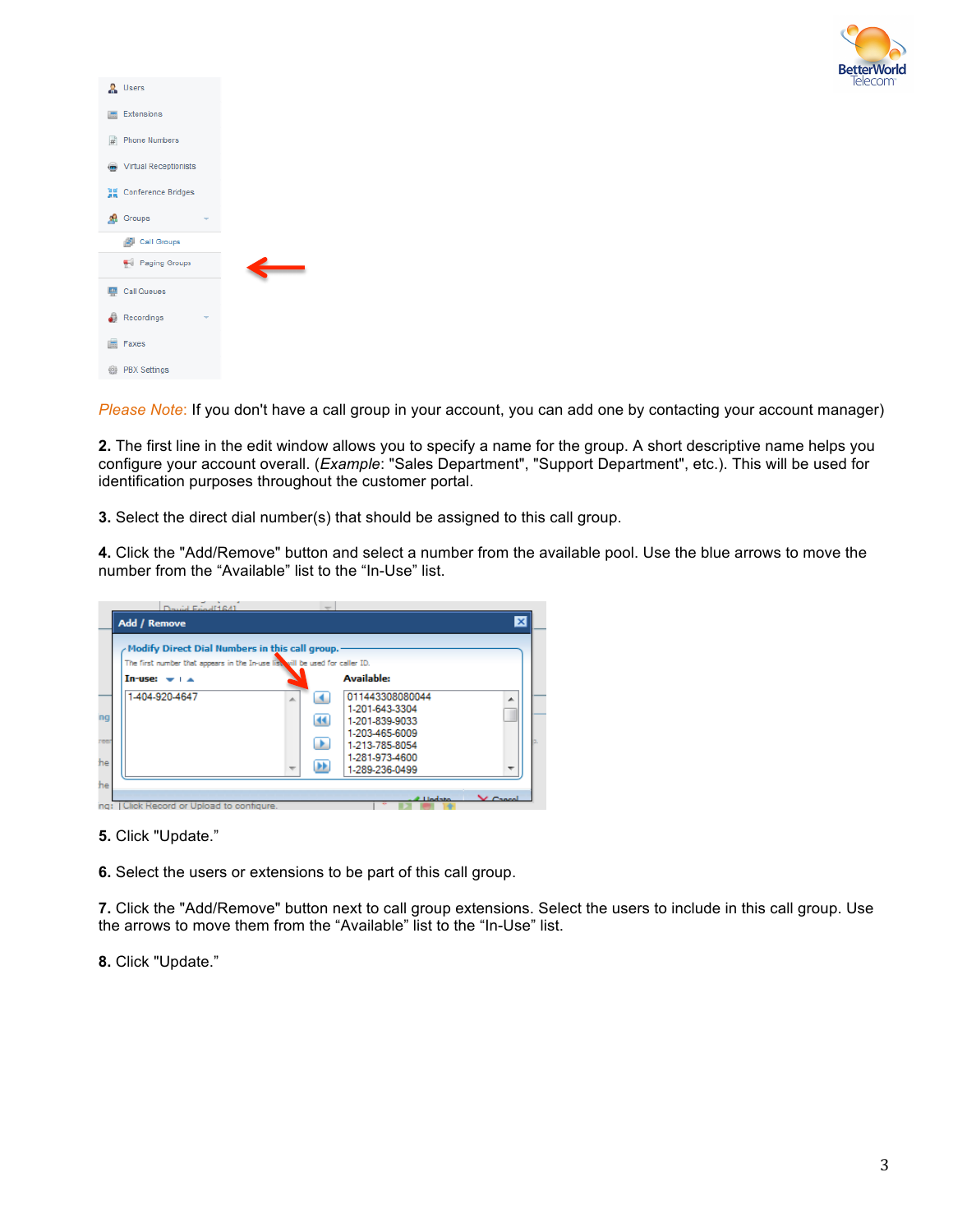

| Call Group Extensions:     | Stephanie Sanchez[129]<br>Elliot Tiemann[153]<br>Brett Liner[152]<br>Gus Morgan[167]<br>David Fried(1641 |                      | Add/Remove        |                 |
|----------------------------|----------------------------------------------------------------------------------------------------------|----------------------|-------------------|-----------------|
|                            | <b>Add / Remove</b>                                                                                      |                      |                   | $\vert x \vert$ |
| Name Greeting:             | Modify extensions in this call group                                                                     |                      |                   |                 |
|                            | $In-use: -1 - $                                                                                          |                      | <b>Available:</b> |                 |
|                            | Stephanie Sanchez[129]<br>Elliot Tiemann[153]                                                            |                      | [9038]<br>[9062]  | ▲               |
| <b>Call Screening</b>      | Brett Liner[152]<br>Gus Morgan[167]                                                                      | $\blacktriangleleft$ | 190221<br>[9024]  |                 |
| Note: enabling call screen | David Fried[164]                                                                                         |                      | [9064]            |                 |
| Announce the               |                                                                                                          | <b>IPP</b>           | [9065]<br>[9029]  |                 |
| Announce the               |                                                                                                          |                      | Update            | X Cancel        |
|                            | Screening Greeting: 1 Click Report of Unload to continue                                                 |                      |                   |                 |
|                            |                                                                                                          |                      |                   |                 |

## **Call Group Call Screening Options**

**1.** Choose whether to announce the caller name and connect immediately without action needed or announce the caller name and wait for dial pad key command. Record the call screening greeting (by pressing the red record button) or upload the previously recorded greeting (by pressing the yellow button).

|            | <b>Call Screening</b>                                                                                                                                         |
|------------|---------------------------------------------------------------------------------------------------------------------------------------------------------------|
|            |                                                                                                                                                               |
|            | Note: enabling call screening on a call group will override extension level call screening settings when a call comes to that extension through a call group. |
| $^{\circ}$ | Announce the caller name and connect immediately without action needed                                                                                        |
|            | Announce the caller name and wait for dialpad key command                                                                                                     |
|            | Screening Greeting: Click Record or Upload to configure.<br><b>D. 8 14</b>                                                                                    |
|            |                                                                                                                                                               |

Note: enabling call screening on a call group will override extension level call screening settings when a call comes to that extension through a call group.

## **Call Group Voicemail Options**

There are 4 different options for configuring a call group's voicemail. For information on each, see below.

**1.** "Use this Call Group's Voicemail Box"

Here, you can:

- Create a voicemail PIN.
- Enter an email address to where voicemail-to-email notifications can be sent.
- Choose the length of time you want the call group to ring (in seconds).
- Record the call group's voicemail greeting (by pressing the red record button).

| $\in \mathsf{O}$ Use This Group's Voicemail Box $\bar{ }$ |
|-----------------------------------------------------------|
| Voicemail PIN:<br>1234                                    |
| Send Voicemail to Email: sales@vocalocity.com             |
| Delete Voicemail Automatically After Sending to Email.    |
| Play Automated Voicemail Prompt                           |
| Voicemail Picks Up After: 20s -                           |
| Greeting Preference: KellyHarmeyer                        |

- **2.** Forward voicemail for this call group to another extension ("Use the Specified Extension's Voicemail". Here, you can:
	- Select the extension where you would like the voicemails delivered.
	- Choose the amount of time you want the call group to ring (in seconds).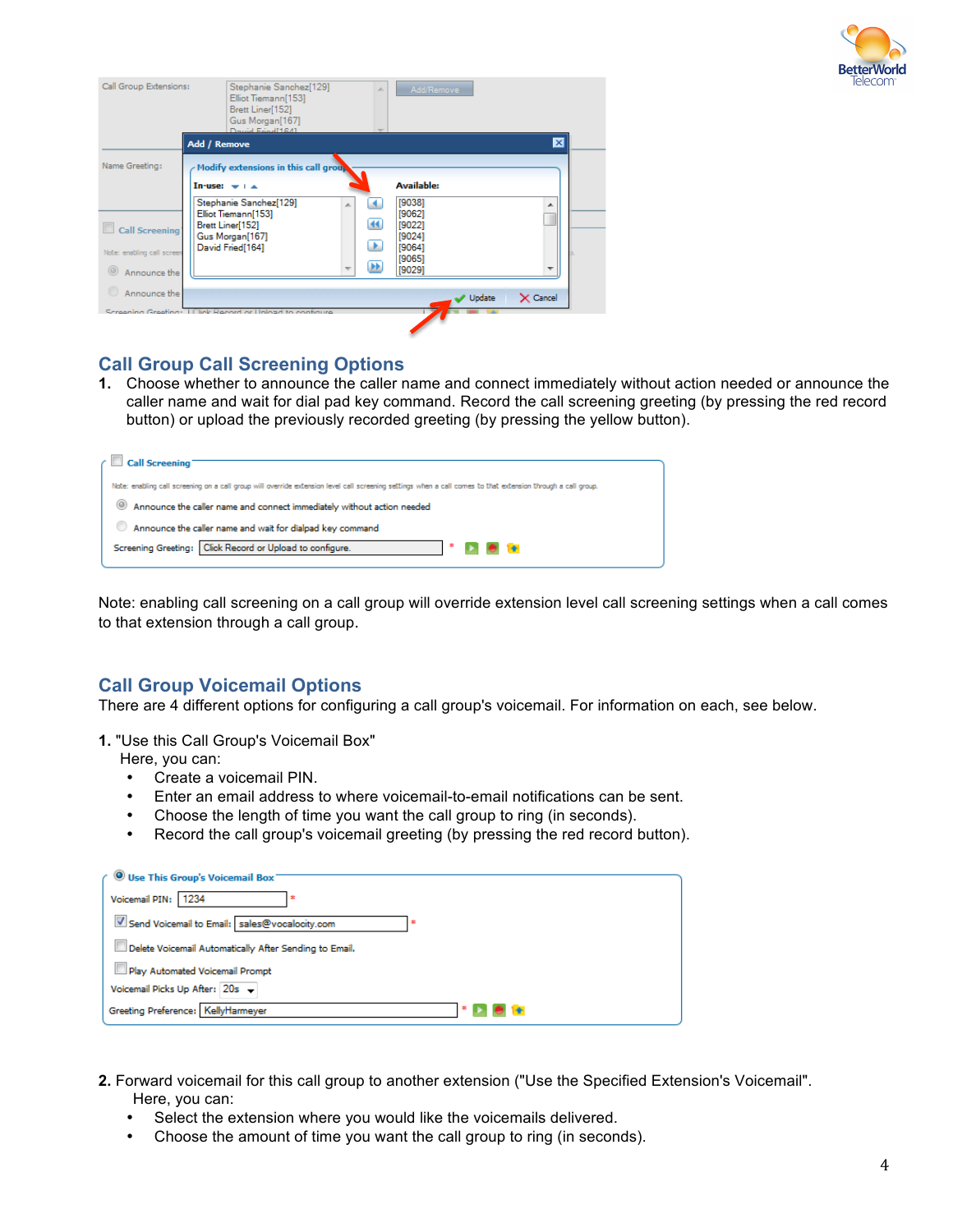

- Select "Use this greeting" and record a preliminary voicemail greeting (by pressing the red record button).
- Select "Use the greeting of the selected voicemail box" to use the extension's voicemail greeting only.

| $\curvearrowleft$ Use the Specified Extension's Voicemail $\triangleright$ |                                                 |  |
|----------------------------------------------------------------------------|-------------------------------------------------|--|
| Extension:                                                                 | Select an extension<br>$\overline{\phantom{a}}$ |  |
| Voicemail Picks Up After:                                                  | $ 20s -$                                        |  |
| Greeting Preference:                                                       | Use this areetina:                              |  |
|                                                                            | Click Record or Upload to configure.            |  |
|                                                                            | Use the greeting of the selected voicemail box. |  |

- **3.** "Forward to Extension After Ringing Call Group"
	- Here, you can:
	- Choose another extension, call group, call queue, or virtual receptionist to forward the calls to after ringing the call group.
	- Choose the ring time (in seconds) before forwarding the call out.

| ← © Forward to Extension After Ringing Call Group |                                                 |  |
|---------------------------------------------------|-------------------------------------------------|--|
| Extension:                                        | Select an extension<br>$\overline{\phantom{a}}$ |  |
| Forward to Extension After: $ 20s - \rangle$      |                                                 |  |

#### **4.** "Play Greeting and Disconnect"

Here, you can:

- Record or upload a greeting to play before the system disconnects the call (by pressing the red record button or the yellow upload button).
- Choose the amount of time (in seconds) the call group rings before the message plays and disconnects.

# **3. Call Queues**

#### *Create caller 'lines' to manage high volume periods, as well as prompts and hold music*

The Call Queue is an add-on feature that allows companies to ensure that they are not missing calls in high volume periods. A Call Queue puts callers in "line" when they call and then connects them with designated workers, or agents, as those agents become available.

Prompts and hold music play while the caller is waiting so that the caller does not hear ringing while they are waiting to be connected with an agent.

#### **Basic Settings**

- **1.** Click the "Phone System" tab on the main navigation bar at the top of the page.
- **2.** Click the "Call Queues" option on the left navigation bar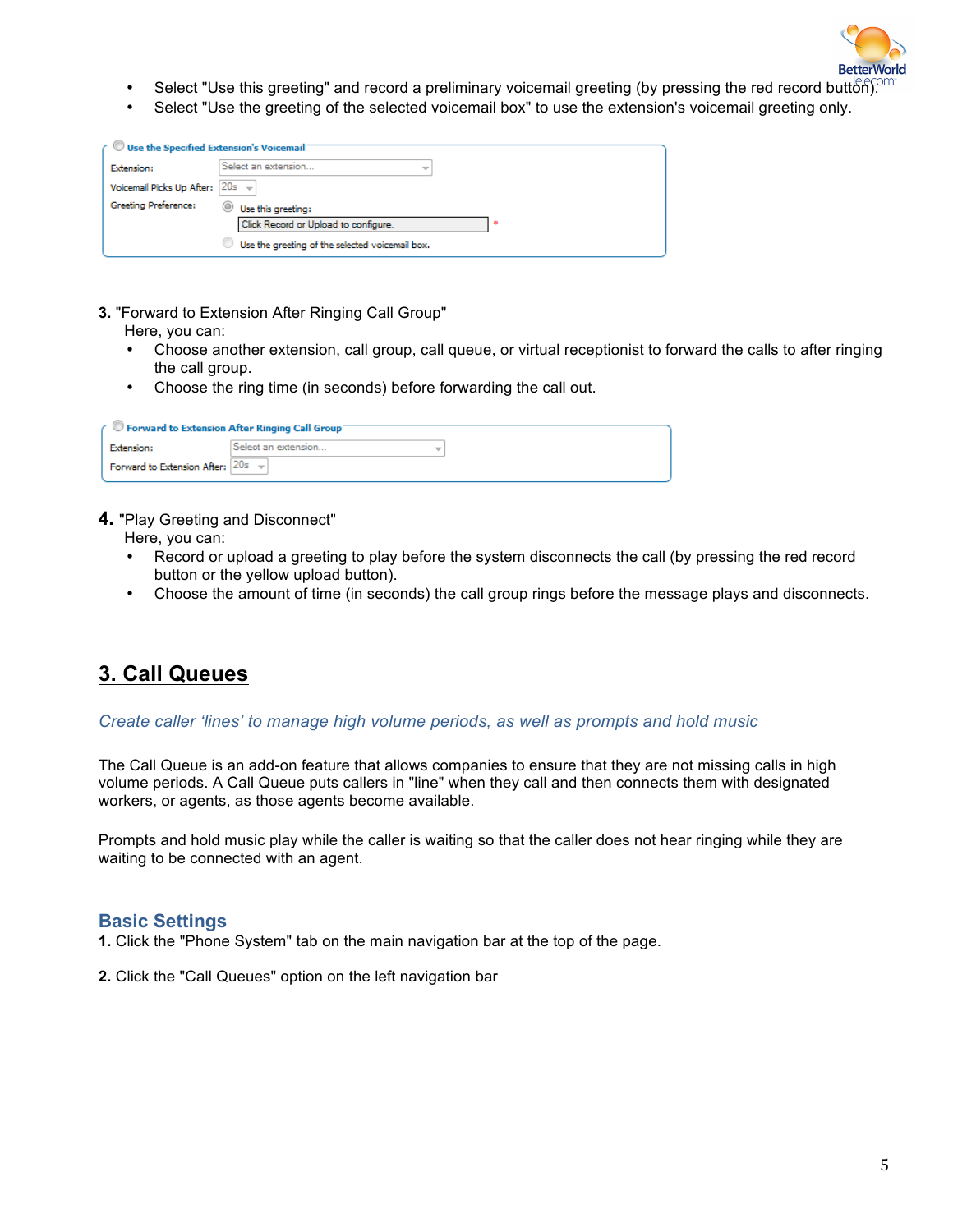

| <b>R</b> Users                             |   |  |
|--------------------------------------------|---|--|
| <b>Extensions</b>                          |   |  |
| $\frac{1}{2}$ Phone Numbers                |   |  |
| <b>Manufacturity</b> Virtual Receptionists |   |  |
| 웹 Conference Bridges                       |   |  |
| <b>R</b> Groups                            | ÷ |  |
| Call Queues                                |   |  |
| Recordings                                 |   |  |
| Faxes                                      |   |  |
|                                            |   |  |

**2.** Select the call queue you wish to configure.

**3.** Enter a name for the call queue (*Example*: "Sales Department", "Support Department", etc.). This will be used for identification purposes throughout the customer portal.

| <b>Extension Number:</b>                              | 198                |                                              |  |
|-------------------------------------------------------|--------------------|----------------------------------------------|--|
| Call Queue Name:                                      | <b>Sales Queue</b> |                                              |  |
| Direct Dial Number(s):<br>(To Reach This Call Queues) |                    | Add/Remove<br>A.<br>$\overline{\phantom{a}}$ |  |

**4.** If you need to assign a direct dial number to your call queue, select the "Add/Remove" button next to the "Direct Dial Number(s)" box. Use the arrows to move any "Available" numbers to "In-Use" and click "Update."

**5.** Note the "Agent Login Code." This number will be the code that the agents in this queue will use to log in and out of the call queue. This code cannot be changed, as it is a random number created by the system.

*Example:*

- **To Log In to the Queue**: \*90, followed by the agent login code.
- **To Log Out of the Queue**: \*91, followed by the same agent login code.

| Agent Login Code:    | 17           |
|----------------------|--------------|
| Pause Between Calls: | 30 Seconds - |

**6.** Select the amount of time agents will have in between taking calls. "Pause Between Calls" is the amount of time that will elapse between the time an agent hangs up with one caller and the next caller is assigned to that agent. This time is usually used to finish making notes on the call and prepare for the next call.

**7.** Choose to not have the queue displayed on your directory by checking the available box.

**8.** Set up your queue greeting by recording or uploading a greeting to play before the system connects the call (by pressing the red record button or the yellow upload button).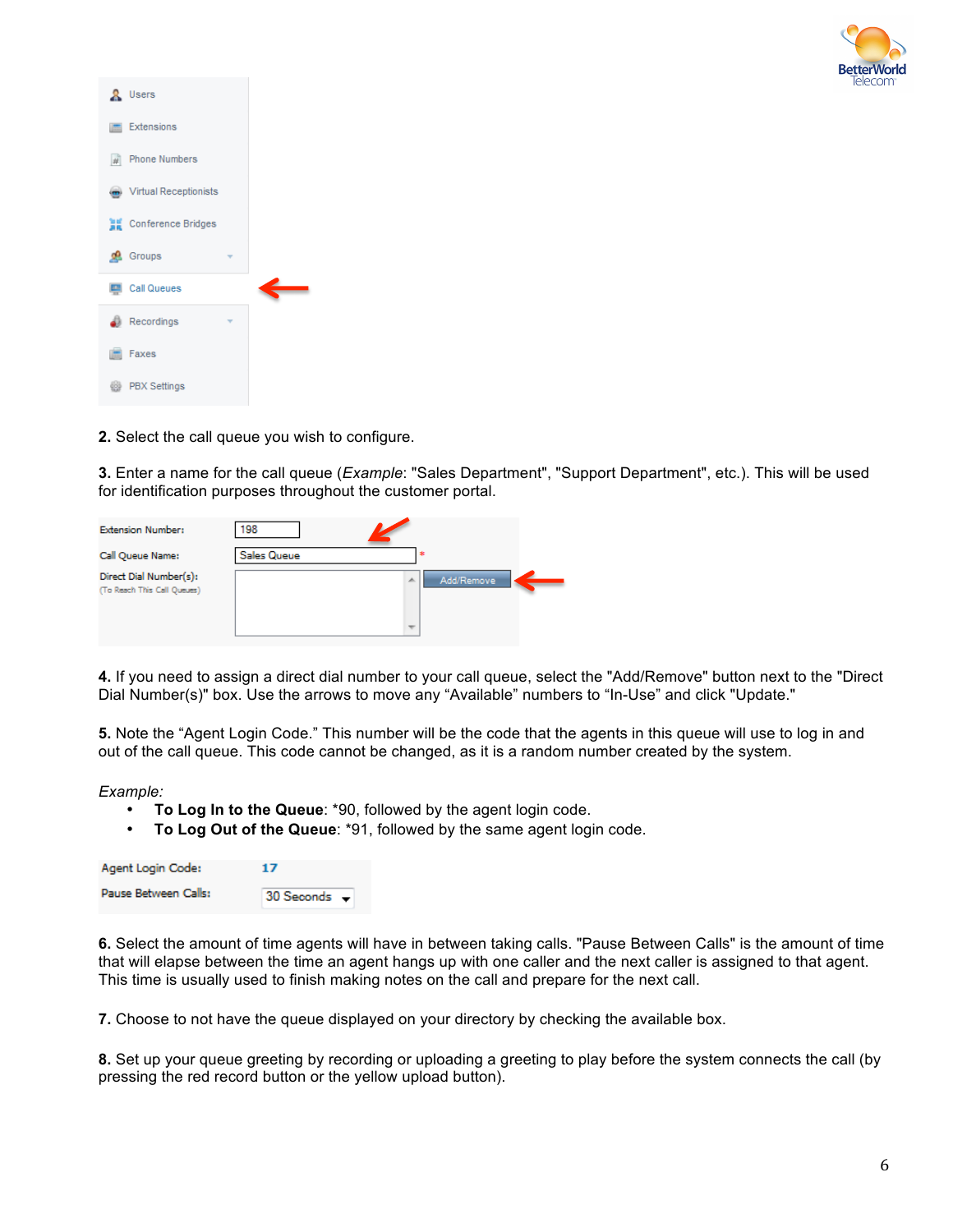

## **Voicemail Options**

The call queue includes a voicemail box. The voicemail box includes a PIN, ring time, the option to send voicemail to email, delete voicemail automatically after sending to email, and a custom voicemail greeting configuration.

You are given the options to play either an automated voicemail prompt or upload a greeting. Either record or upload a greeting by pressing the red record button or the yellow upload button.

| <b>Voicemail Options-</b>                             |                                           |  |  |
|-------------------------------------------------------|-------------------------------------------|--|--|
| Voicemail PIN:                                        | 1234<br>×                                 |  |  |
| Voicemail Greeting:                                   | $\rightarrow$<br>и.<br>unavailableMessage |  |  |
| Send Voicemail to Email:                              |                                           |  |  |
| Delete Voicemail Automatically After Sending to Email |                                           |  |  |
| Play Automated Voicemail Prompt                       |                                           |  |  |

## **Caller Opt-Out**

The call queue allows the account super user or administrators to set whether callers can leave the call queue and, if so, what happens to them when they do opt out. There are 3 different options:

| ∠Caller Opt-Out Handling                                                                         |                  |                          |  |  |  |  |
|--------------------------------------------------------------------------------------------------|------------------|--------------------------|--|--|--|--|
| O Do not allow caller to opt-out of the queue.                                                   |                  |                          |  |  |  |  |
| When caller opts out of the queue, send the caller to the queue's voicemail.                     |                  |                          |  |  |  |  |
| $\mathbb O$ Forward the caller to an extension, call group, call queue, or Virtual Receptionist. |                  |                          |  |  |  |  |
| Forward To:                                                                                      | Select an Option | Go directly to voicemail |  |  |  |  |

**1.** *Do Not Allow Caller to Opt-out of the Queue* **-** Ensures that callers stay in the queue until they are assigned to an agent. Otherwise the caller must hang up.

**2.** *When Caller Opts Out of the Queue, Send the Caller to the Queue's Voicemail* - Will send the caller to the queue's voicemail if the caller presses any key while waiting in line. The call queue includes a voicemail box, PIN, voicemail to email destination, ring time, and custom voicemail greeting configuration.

**3.** *Forward the Caller to an Extension, Call Group, Call Queue, or Virtual Receptionist* - Sends callers to another extension or feature on the account, or that extension's voicemail box.

### **Agents**

There are different ways to have calls to the queue sent out to the logged in and available agents. Start by choosing one of 3 assignment strategies.

| <b>Agents</b>        |             |                                  |  |  |               |  |
|----------------------|-------------|----------------------------------|--|--|---------------|--|
| Assignment Strategy: |             | Random                           |  |  |               |  |
| Ext                  | <b>Name</b> | Random<br>In Order of Agent Tier |  |  | <b>Remove</b> |  |
|                      |             | Least Recently Used              |  |  | Assign Agents |  |

**1. Random** - Assigns calls in no particular order to the agents included into the queue.

*Please Note*: Calls will only be sent to agents who are logged in and not already on a call.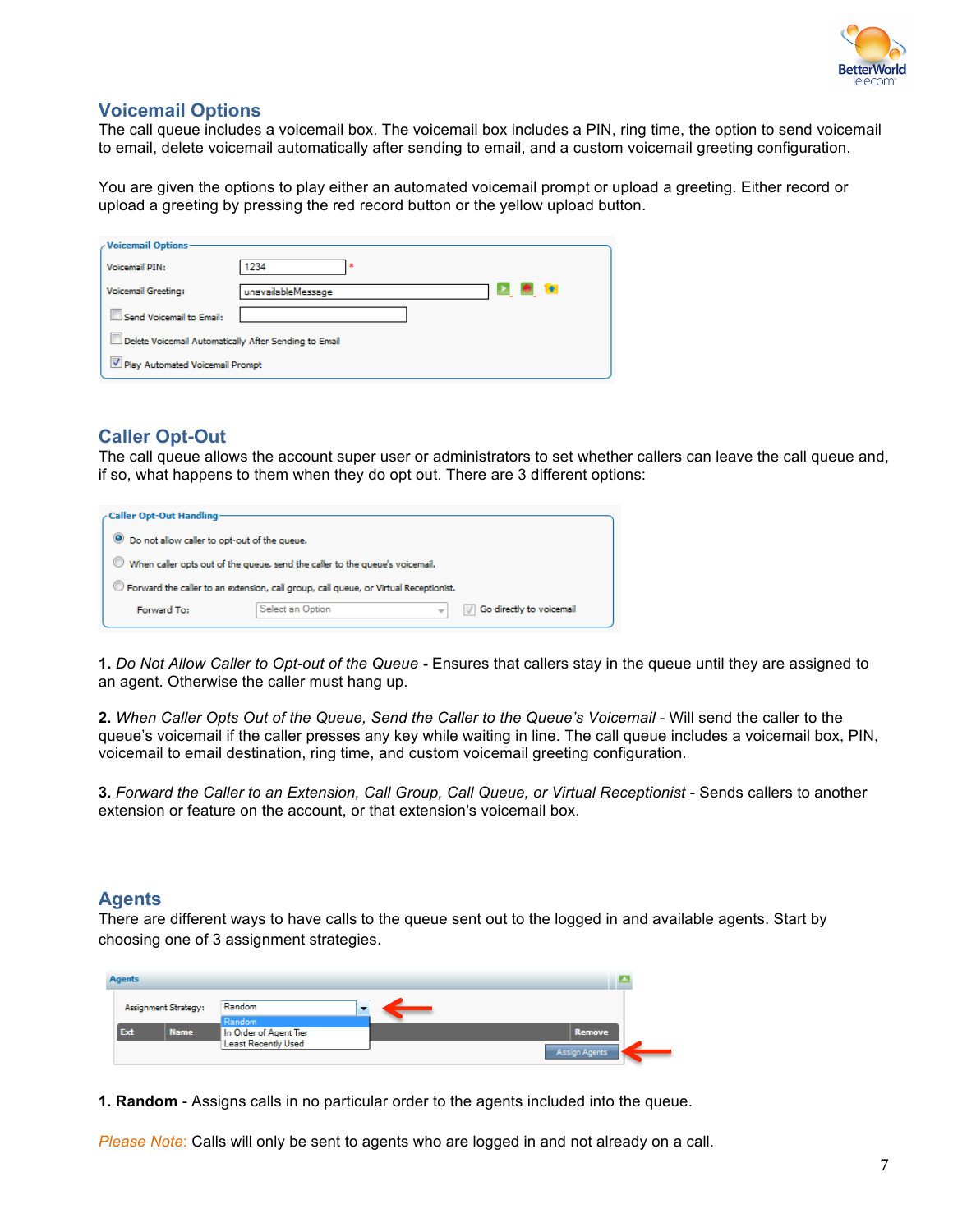

To assign agents, click the "Assign Agents" button and select users to include in the group by using the arrows to  $\sigma$ move extensions from the "Available" column to the "In-Use" column.

**2. In Order of Agent Tier -** Assigns calls round robin to employees based on the tier to which they belong. In a two-tier assignment strategy, all calls will route to agents in tier 1 until no agents in that tier are available; calls will then route to tier 2 agents.

To assign agents, click the "Assign Agents" button and select users to include in the group by using the arrows to move extensions from the "Available" column to the "In-Use" column.

*Please Note*: In the case of the tiered assignment strategy, the administrator must first select the appropriate tier in the "Add available agent to" dropdown menu before assigning users.

|     | <b>Agents</b>                                |                         |                         |                           |                           |                               | a. |
|-----|----------------------------------------------|-------------------------|-------------------------|---------------------------|---------------------------|-------------------------------|----|
|     | Assignment Strategy:                         | In Order of Agent Tier  | ۰                       |                           |                           |                               |    |
|     | Ext<br><b>Name</b>                           |                         |                         |                           |                           | <b>Remove</b>                 |    |
|     |                                              |                         |                         |                           | ∍                         | Add New Tier<br>Assign Agents |    |
|     |                                              |                         |                         |                           |                           |                               |    |
|     | <b>Add New Tier</b>                          |                         |                         |                           | $\boldsymbol{\mathsf{x}}$ |                               |    |
|     | Add New Tier in this Call Queues.            |                         |                         |                           |                           |                               |    |
|     | <b>Tier</b><br>3<br>Number:                  |                         |                         |                           |                           |                               |    |
| the |                                              |                         |                         | $\blacktriangleright$ Add | $\times$ Cancel           |                               |    |
|     |                                              |                         |                         |                           |                           |                               |    |
|     | <b>Agents</b>                                |                         |                         |                           |                           |                               |    |
|     |                                              |                         |                         |                           |                           |                               |    |
|     | Assignment Strategy:                         | In Order of Agent Tier  | ۰                       |                           |                           |                               |    |
|     | Ext<br><b>Name</b>                           |                         |                         |                           |                           | Remove                        |    |
|     |                                              |                         | Tier 3                  |                           |                           | ×                             |    |
|     |                                              |                         |                         |                           |                           | Add New Tier<br>Assign Agents |    |
|     |                                              |                         |                         |                           |                           |                               |    |
|     | <b>Assign Agents</b>                         |                         |                         | $\overline{\mathbf{x}}$   |                           |                               |    |
|     | Assign Agents to Sales Queue (Extension 198) |                         | Add available agent to: |                           |                           |                               |    |
|     |                                              |                         | Tier1                   | ▾                         |                           |                               |    |
|     | In-use:                                      |                         | <b>Available</b>        |                           |                           |                               |    |
|     |                                              | ▲<br>×.                 | [9038]                  | ۸                         |                           |                               |    |
|     |                                              | $\overline{\mathbf{H}}$ | [9062]<br>[9022]        |                           |                           |                               |    |
|     |                                              | P.                      | [9024]<br>[9064]        |                           |                           |                               |    |
|     |                                              | $\blacksquare$          | [9065]<br>[9029]        |                           |                           |                               |    |
|     |                                              |                         | $\vee$ Ok               | $\times$ Cancel           |                           |                               |    |
|     |                                              |                         |                         |                           |                           |                               |    |

**3. Least Recently Used** - Assigns callers to the agent who is available and has been idle for the longest period.

To assign agents, click the "Assign Agents" button and select users to include in the group by using the arrows to move extensions from the "Available" column to the "In-Use" column.

### **Hold Music**

**1.** Generic hold music files are placed in your call queue automatically. You can select the "Playback Mode" for the hold music from the drop-down menu. There are two choices: **random** or **sequential**.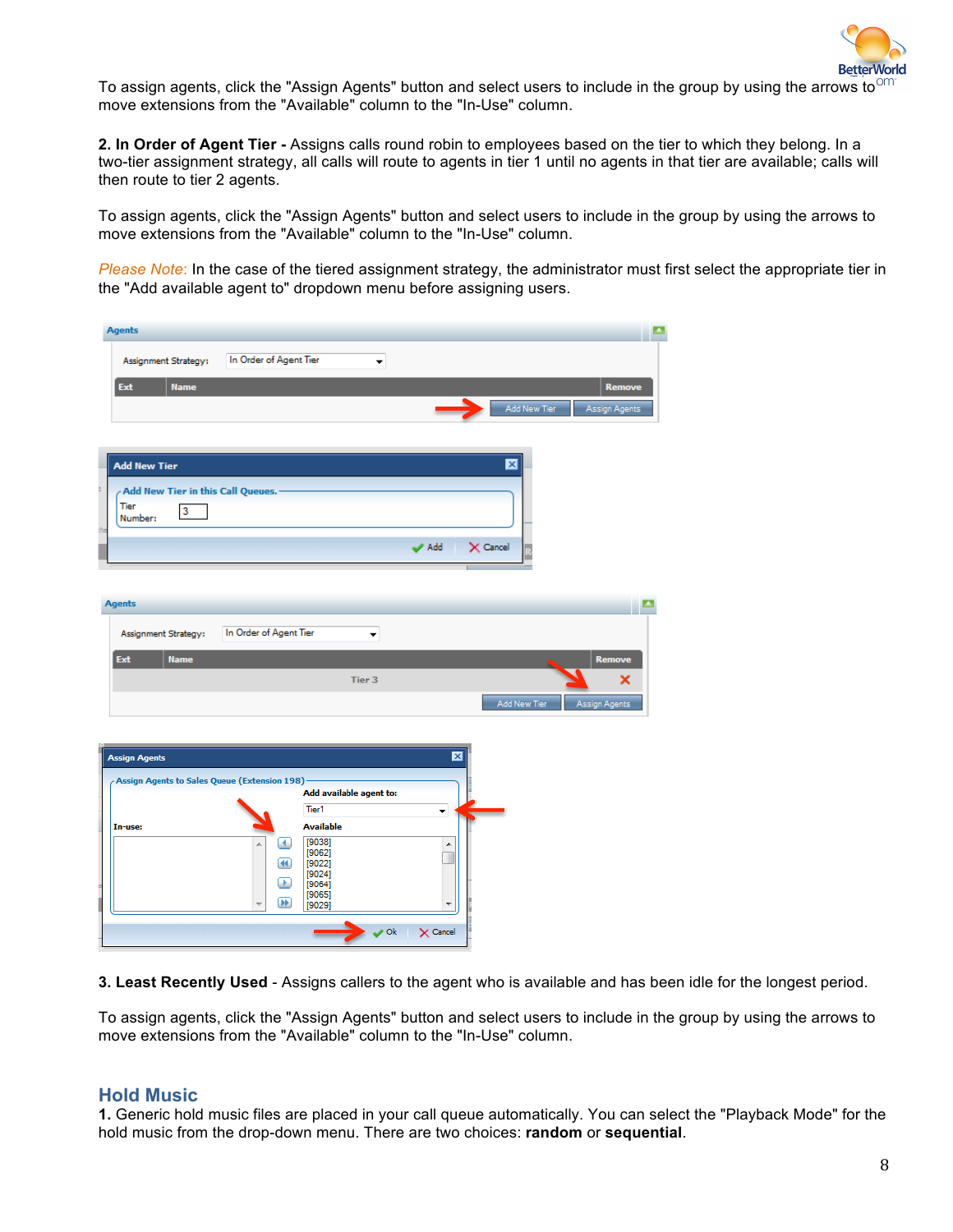

**2.** To add your own custom hold music, click the "Add New Audio File(s)" button.

**3.** Browse your computer for the desired audio files and click the "Upload" button. Files must be in .wav or .mp3 format and less than 8MB in size. After clicking the "Upload" button the system will take a couple of minutes to upload your new files.

### **Prompts**

**1.** Generic prompts are placed in your call queue automatically. You may also upload your own prompts. These will play in between hold music.

- Click the "Upload New Prompt" button.
- Browse your computer for the desired audio files and then click the "Upload" button. These files must also be in .wav or .mp3 format and less than 8MB in size (NOTE: After clicking the Upload button the system will take a couple of minutes to upload your new files)

**2.** You may also choose to record new prompts.

- Click the "Record New Prompt" button.
- A new box will appear on your screen. Enter a 10-digit phone number (with no dashes) or an extension number and click the "Dial" button.
- Your phone will ring. Follow the prompts to record the greeting. When you are finished, save the recording over the phone.

**3.** To put your prompts in order, renumber them on the left side of the page under the "Order" column.

**4.** You may also set the interval in seconds between which the prompts play and how many times the prompts repeat before moving on to the next prompt.

## **No Agents Available**

**1.** The option selected under "No Agents Available" will play when no agents are logged in to your call queue.

*Please Note*: This is different than if every agent in your call queue is already on a call.

**2.** You may choose to forward calls to an extension or an extension's voicemail, play a greeting in a continuous loop, or play a greeting once and hang up.

## **4. Caller ID**

#### *Manage your Caller ID for better privacy*

Outbound Caller ID can be managed by clicking on the "PBX Settings" Tab on the left side tool bar after clicking "Phone System" on the main navigation bar up top.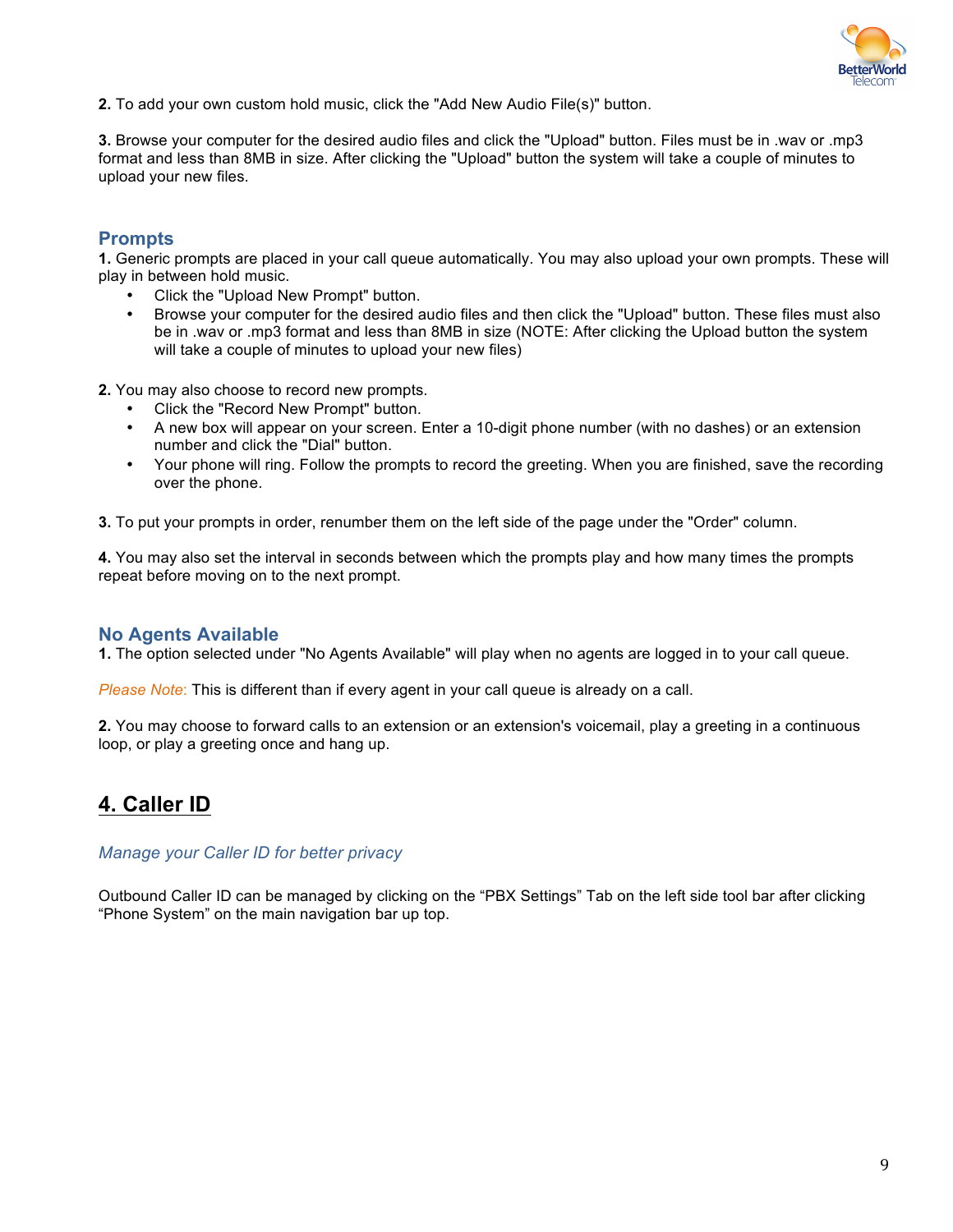

| & Users                    |  |
|----------------------------|--|
| <b>Extensions</b>          |  |
| # Phone Numbers            |  |
| Wirtual Receptionists      |  |
| <b>ALCONFERIDA Bridges</b> |  |
| <b>R</b> Groups            |  |
| Call Queues                |  |
| <b>B</b> Recordings        |  |
| <b>Faxes</b>               |  |
| <b>B</b> PBX Settings      |  |

## **Outbound Caller ID Name**

The "Outbound Caller ID Name" is applied to phone numbers only at the time they are moved to this account. Use the "Phone Numbers" page to update caller ID names at any later time.

## **Outbound Caller ID**

In the "Outbound Caller ID" section, you can choose from three settings that will apply to the entire account.



- **1.** *For All Extensions Use the Default Caller ID* will mask all calls from any phone on your account with the number that you choose from the drop down menu.
- **2.** *For Each Extension Display the Direct Dial Number for the Extension* will show each extension's own direct dial number for outbound calls. NOTE: This setting will also allow you to set each extension's Caller ID individual on the extension page.
- **3.** *Block All Outbound Caller ID* will block the Caller ID altogether. Outbound calls will show "blocked", "unavailable" or some other null value.

Click "Save" when you have finished configuring.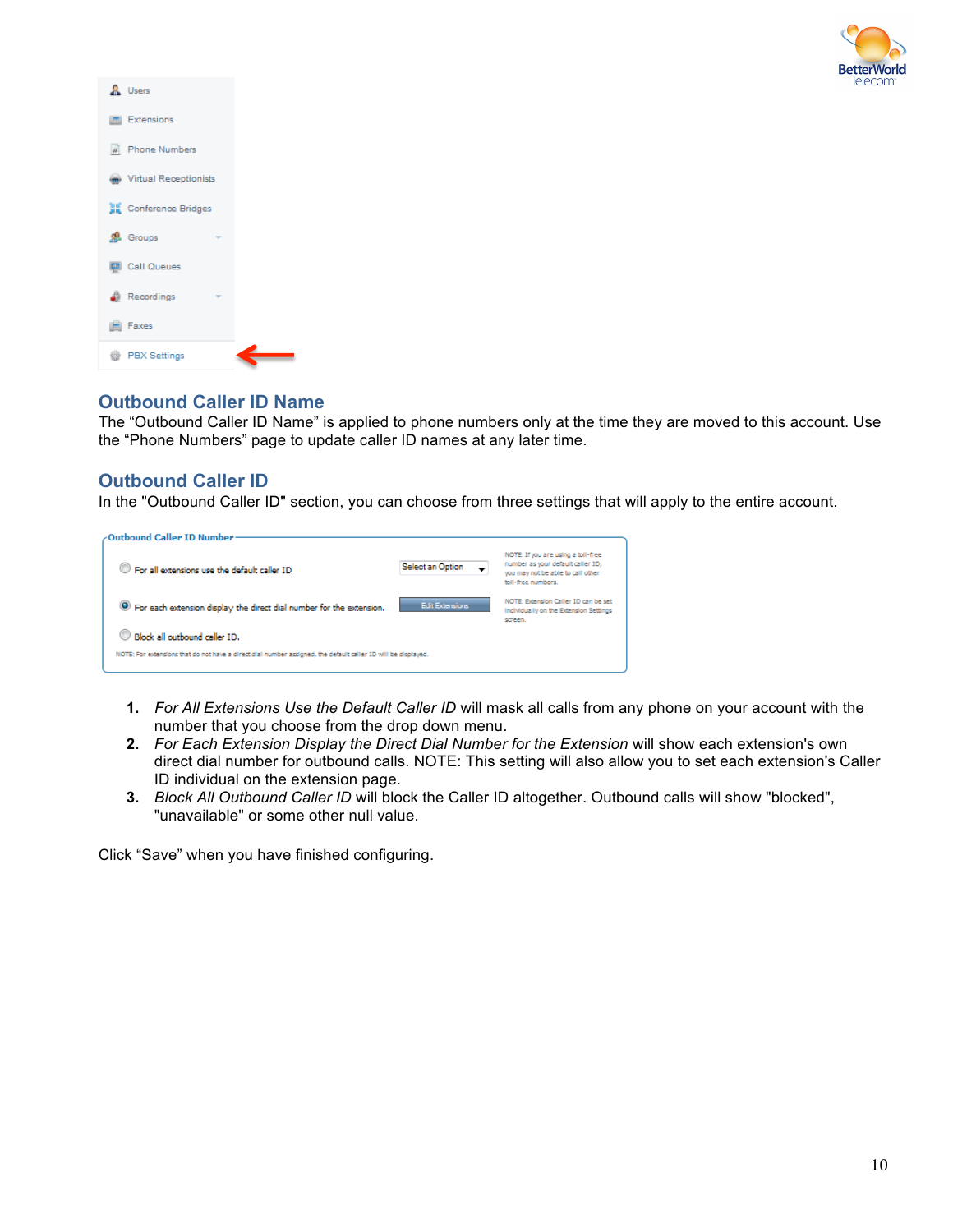

# **5. Caller ID**

### *Manage your Caller ID for better privacy*

Outbound Caller ID can be managed by clicking on the "PBX Settings" Tab on the left side tool bar after clicking "Phone System" on the main navigation bar up top.

| & Users                      |  |
|------------------------------|--|
| <b>Extensions</b>            |  |
| # Phone Numbers              |  |
| Wirtual Receptionists        |  |
| <b>SE</b> Conference Bridges |  |
| <b>鼎</b> Groups              |  |
| Call Queues                  |  |
| Recordings                   |  |
| <b>Faxes</b>                 |  |
| <b>B</b> PBX Settings        |  |

### **Outbound Caller ID Name**

The "Outbound Caller ID Name" is applied to phone numbers only at the time they are moved to this account. Use the "Phone Numbers" page to update caller ID names at any later time.

## **Outbound Caller ID**

In the "Outbound Caller ID" section, you can choose from three settings that will apply to the entire account.

| -Outbound Caller ID Number-                                                                                   |                        |                                                                                                                                    |  |  |  |
|---------------------------------------------------------------------------------------------------------------|------------------------|------------------------------------------------------------------------------------------------------------------------------------|--|--|--|
| <sup>1</sup> For all extensions use the default caller ID                                                     | Select an Option       | NOTE: If you are using a toll-free<br>number as your default caller ID.<br>you may not be able to call other<br>toll-free numbers. |  |  |  |
| <sup>(6)</sup> For each extension display the direct dial number for the extension.                           | <b>Edit Extensions</b> | NOTE: Extension Caller ID can be set<br>Individually on the Extension Settings<br>screen.                                          |  |  |  |
| Rock all outbound caller ID.                                                                                  |                        |                                                                                                                                    |  |  |  |
| NOTE: For extensions that do not have a direct dial number assigned, the default caller ID will be displayed. |                        |                                                                                                                                    |  |  |  |

- **1.** *For All Extensions Use the Default Caller ID* will mask all calls from any phone on your account with the number that you choose from the drop down menu.
- **2.** *For Each Extension Display the Direct Dial Number for the Extension* will show each extension's own direct dial number for outbound calls. NOTE: This setting will also allow you to set each extension's Caller ID individual on the extension page.
- **3.** *Block All Outbound Caller ID* will block the Caller ID altogether. Outbound calls will show "blocked", "unavailable" or some other null value.

Click "Save" when you have finished configuring.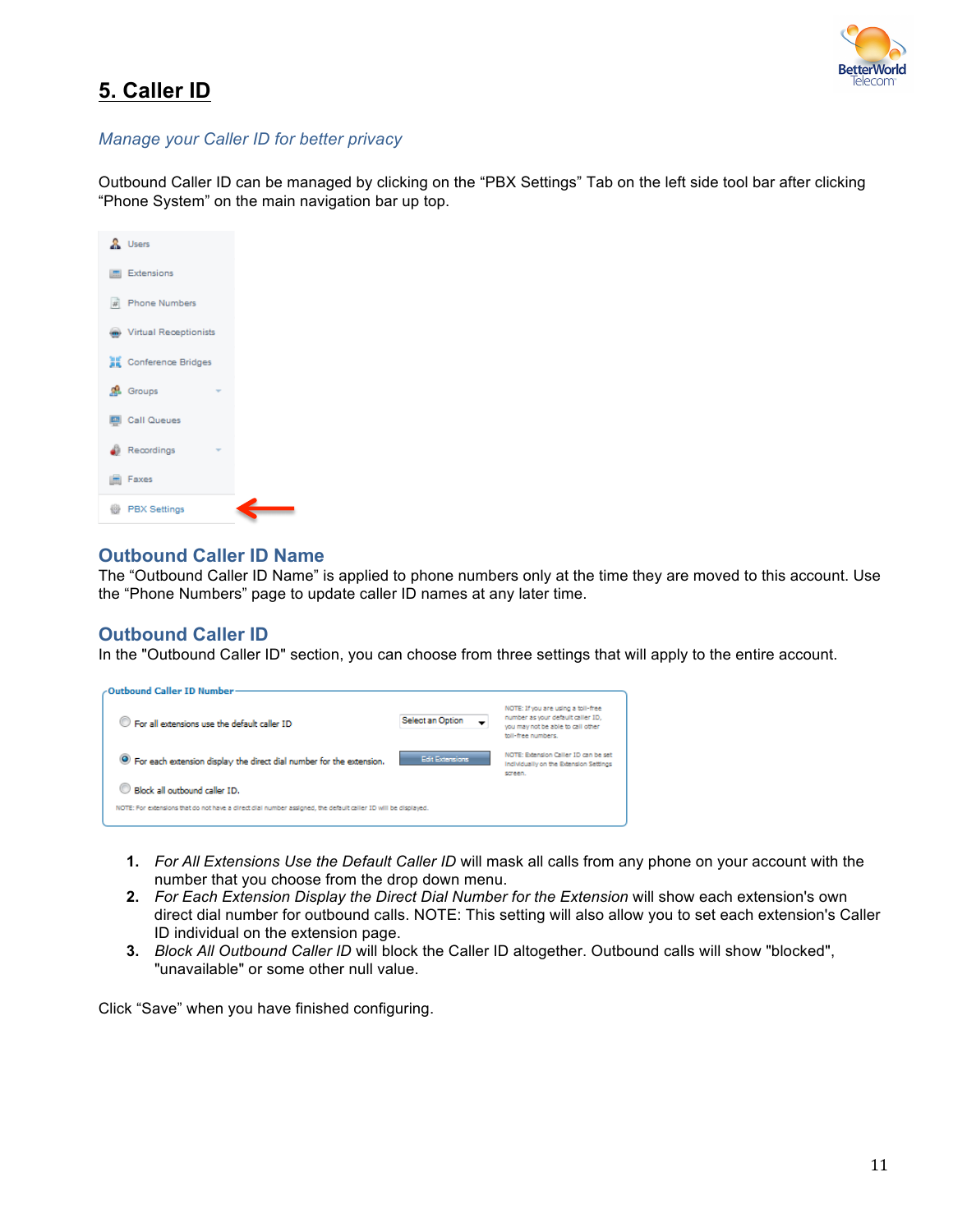

## **6. Company Call Recording**

Company Call Recording allows you to record calls into your company, calls from your company, and even your internal company calls. You can even specify calls only involving certain phone numbers, extensions, or even call direction. This is far and away the most customizable feature offered.

### Available features:

- Create new recording rules
- **Listen to recorded calls**
- Search for recorded calls
- Add recording time when your storage space is full
- **Download your recordings**
- **•** Delete recordings
- **Manage recordings and user permissions**
- **Track activity in Company Call Recording**

## **7. Conference Bridge**

*A conference bridge is an add-on feature that used to host audio conference calls.* 

### **Functionality:**

- A tone will alert you when participants join or leave an existing conference.
- Conferences can support up to 30 participants.
- Conference bridges are mapped to designated phone number you'll always the call same number and bridge making planning easy.
- A conference PIN ensures privacy and can be changed at any time. The pass code must be any sequence of numbers from 1 to 10 digits.

## **Basic Settings**

**1.** Under the "Phone System" tab in the main navigation at the top of the page, click the "Conference Bridges" option on the left-hand navigation bar.

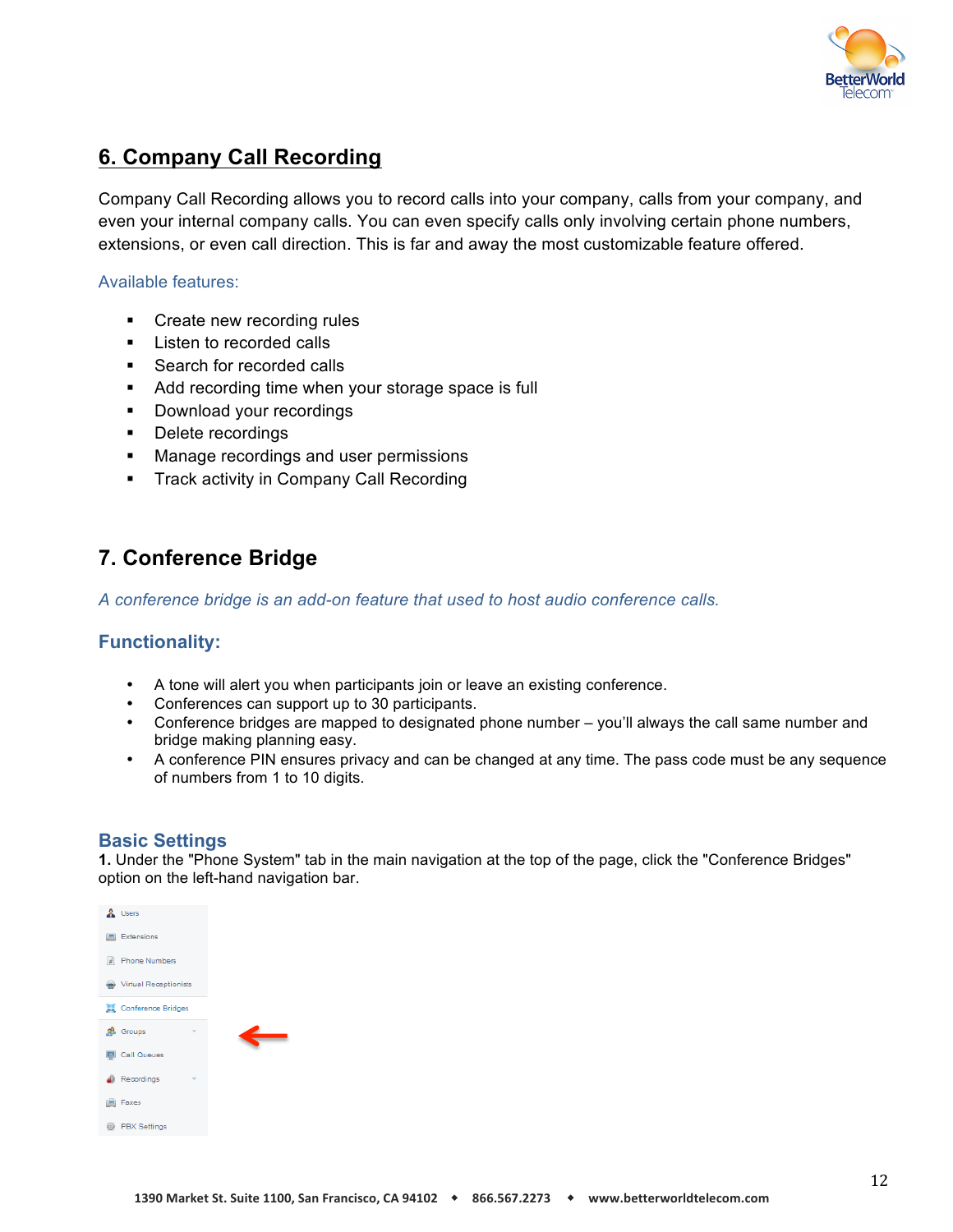

**2.** Select a conference bridge to configure.

**3.** Enter a name for the conference bridge. This will be used for identification purposes throughout the customer portal.

| Edit Conference Bridge Settings-      |                                   |
|---------------------------------------|-----------------------------------|
| Fields marked with an * are regulred. |                                   |
| <b>Extension Number:</b>              | 599                               |
| <b>Bridge Name:</b>                   | <b>Engineering Conference</b>     |
| Direct Dial Number(s):                | 1-678-528-9195<br>Add/Remove<br>业 |
|                                       |                                   |
|                                       | -                                 |
| Conference Pass code:                 | ×<br>1234                         |
| Fields marked with an * are required. |                                   |
|                                       |                                   |

**4.** Select the "Direct Dial Number(s)" that should be assigned to this conference bridge.

- Click the **Add/Remove** button and select a number from the "Available" pool to move over to the "In-Use" pool by using the blue arrows.
- Click the **Update** button.

*Please Note*: Each conference bridge includes one local number.

**5**. Enter the "Conference Pass Code." This is the code that participants will be required to enter before entering the conference bridge. This code can be changed at any time.

**6.** Click the "Save" button in either the top or bottom right-hand side of the page.

## **7. Editing Extensions**

*How to edit your extensions on the BetterVoice™ platform*

#### **Adding an Extension**

To add an extension, please contact Better World Customer Support.

#### **Extension Number**

Click on a single extension to configure it further. The "Extension Number" can be changed by simply clicking in the text box and entering a new number.

| <b>Extension Number:</b> | 101              |
|--------------------------|------------------|
| <b>Extension Type:</b>   | <b>Extension</b> |

Each extension must have a number unique to your account. This number can be between 2 and 4 digits.

*Please Note*: Your extension number cannot be 911, 411, or 711.

#### **User Name**

One of the most important parts of configuring an extension is associating it with the appropriate "User," that is, the employee who uses the phone.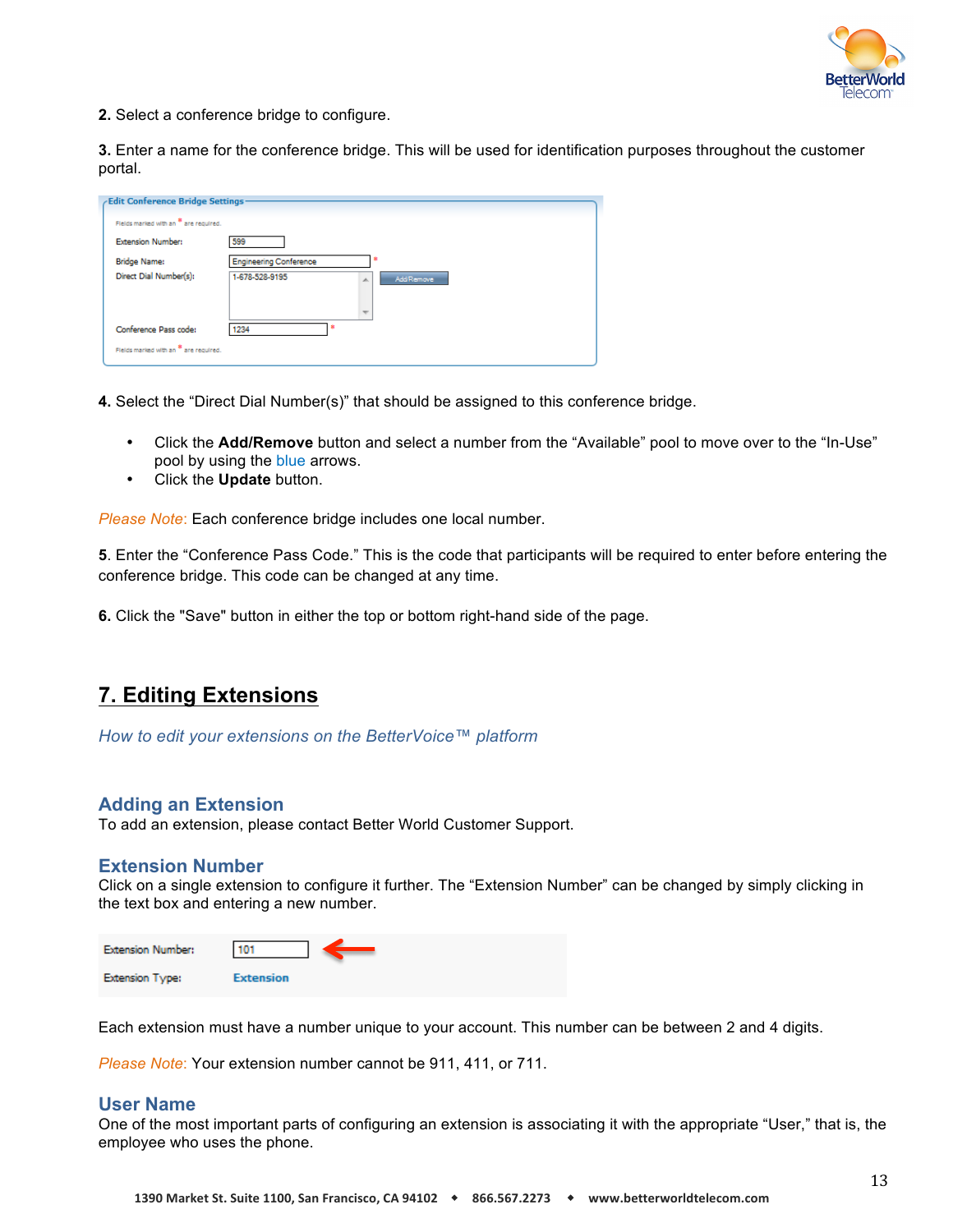

*Please Note*: These instructions assume you have already created your users and only need to assign them to extensions.

**1.** The fourth line from the top reads "User Name," and the dropdown list to the right will display all available user names.

**2.** Select the appropriate user from the list and click "Save" in either the upper or lower right-hand corner of the page. The user selected will now be able to log into the user interface and configure his or her extension.

| <b>Extension Number:</b>           | 101                                                                                                                     |                                                                                                                         |
|------------------------------------|-------------------------------------------------------------------------------------------------------------------------|-------------------------------------------------------------------------------------------------------------------------|
| <b>Extension Type:</b>             | <b>Extension</b>                                                                                                        |                                                                                                                         |
| <b>Extension Calling Plan:</b>     | <b>Unlimited Extension</b>                                                                                              | More Info                                                                                                               |
| User Name:                         | Jonathan Imes<br>▼                                                                                                      | View User Details                                                                                                       |
| Direct Dial Number(s):             | 1-855-416-7157<br>止<br>1-678-974-1504<br>1-678-905-6060<br>1-866-317-6464<br>$\overline{\phantom{a}}$<br>1-251-272-3300 | Add/Remove                                                                                                              |
| Call Continuity Service:           | 1-678-222-8311                                                                                                          | More Info                                                                                                               |
|                                    | direct dial numbers assigned to this extension.                                                                         | NOTE: Changing the backup number associated with your Call Continuity Service here will update the backup number on all |
|                                    | Do Not Display this Extension in the Directory                                                                          |                                                                                                                         |
| <b>Block International Dialing</b> |                                                                                                                         |                                                                                                                         |

### **7-Digit Dialing**

7-Digit Dialing allows you to designate a default area code for a particular extension. Once the default area code is set, you may dial any numbers within that area code by including the last 7 digits only.

**1.** In the "7-Digit Dialing" section, enter the desired default area code for this extension.

| ∕ 7-Digit Dialing∙                                          |                                                                                                                                                                                           |
|-------------------------------------------------------------|-------------------------------------------------------------------------------------------------------------------------------------------------------------------------------------------|
| Default Area Code:                                          | NOTE: 7-digit dialing allows you to dial a 7 digit phone number<br>without dialing the area code first. Enter the area code you would like<br>to use as the default for your phone calls. |
| Current Account Default Area Code: No Default Area Code Set | NOTE: This option will override any Account specific Default Area<br>Code settings.                                                                                                       |

*Please Note*: Extension level settings will override account level settings.

**2.** Click "Save" in the top or bottom right-hand corner of the page. You can now make a call dialing only the last 7 digits of the phone number in that area code.

#### **Call Screening**

Call screening allows you to configure your extension so that each call is announced to you using the recorded name of the caller. This feature is free and automatically available to each extension.

**1.** In the "Call Screening" section, check the box labeled "Call Screening" to activate this feature.

| Call Screening                                                                      |
|-------------------------------------------------------------------------------------|
| <sup>3</sup> Announce the caller name and connect immediately without action needed |
| Announce the caller name and wait for dialpad key command                           |
| Screening Greeting: Click Record or Upload to configure.                            |
| This plays to identify your extension.                                              |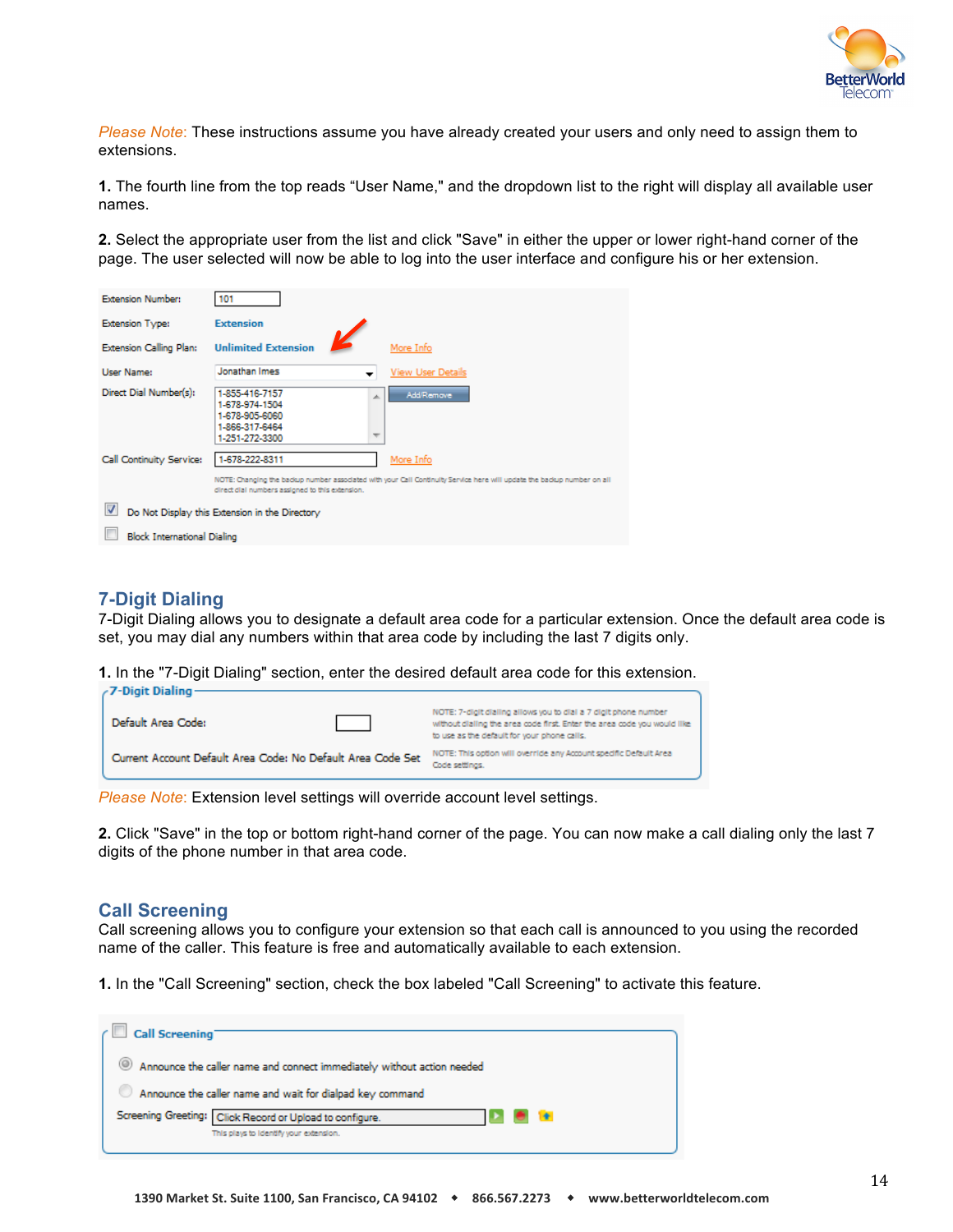

**2.** You now have the ability to choose from one of two call screening configuration options:

- "*Announce the caller name and connect immediately without action needed*": This option will play the recorded name once you pick up the phone, and then immediately connect you with the caller.
- "*Announce the caller name and wait for dialpad key command*": This option will play the recorded name once you pick up the phone. After the name is played, the system will give you various options such as sending the call to voicemail or to another extension or number.

**3.** After choosing one of the two options, you also have the ability to configure the message that plays asking the caller to state his or her name. The default message plays "Who may I say is calling?" If you wish to record or upload your own greeting, you can do so here (by pressing the red record button or the yellow upload button).

**4.** Click "Save" in either the upper or lower right-hand corner to update your extension's settings.

### **Set Outbound Caller ID**

You can decide what your outbound caller ID will show under the "Set Outbound Caller ID" section. There are two options for configuring your caller ID:

**1.** "Extension Caller ID" allows you to choose any number on your account to show when you make an outbound call.

**2.** "Block Outbound Caller ID" allows you to block your outbound caller ID so that those you call will see "Unavailable," "Unknown," or another similar value.

| Set Outbound Caller ID-     |                                                              |                                                                                                                                       |
|-----------------------------|--------------------------------------------------------------|---------------------------------------------------------------------------------------------------------------------------------------|
| <b>Extension Caller ID:</b> | 1-678-905-6060                                               | NOTE: This option does not apply to forwarded calls. Set the Caller<br>ID for forwarded calls in the Never Miss a Call settings below |
| Block Outbound Caller ID:   |                                                              | NOTE: This option will override any Account specific Outbound Caller<br>ID settings                                                   |
|                             | Current Account Caller ID Setting: Using extension caller ID |                                                                                                                                       |

*Please Note*: PBX-level settings can override extension-specific settings like "Block Caller ID" and "Block International Dialing." To avoid this happening, the account super user or administrator should select "For each extension display the direct dial number for the extension" in the "Outbound Caller ID Number" section of the **PBX Settings** page. If you have chosen "Block All Outbound Caller ID" on this page, you do not need to check the "Block Outbound Caller ID" on individual extensions.

## **8. Admin Fax**

*How to configure, send and receive faxes on the BetterVoice™ platform* 

Get rid of the clunky and expensive office fax machine with this paperless fax solution. Sending faxes is as easy as sending an email and faxes are received in your inbox as an attachment in either PDF or TIFF format.

*Please Note*: Each fax number is tied to **one** email address. The email address can be changed at any time by changing the address listed in the online user interface. However, this may take 24 to 48 hours to update.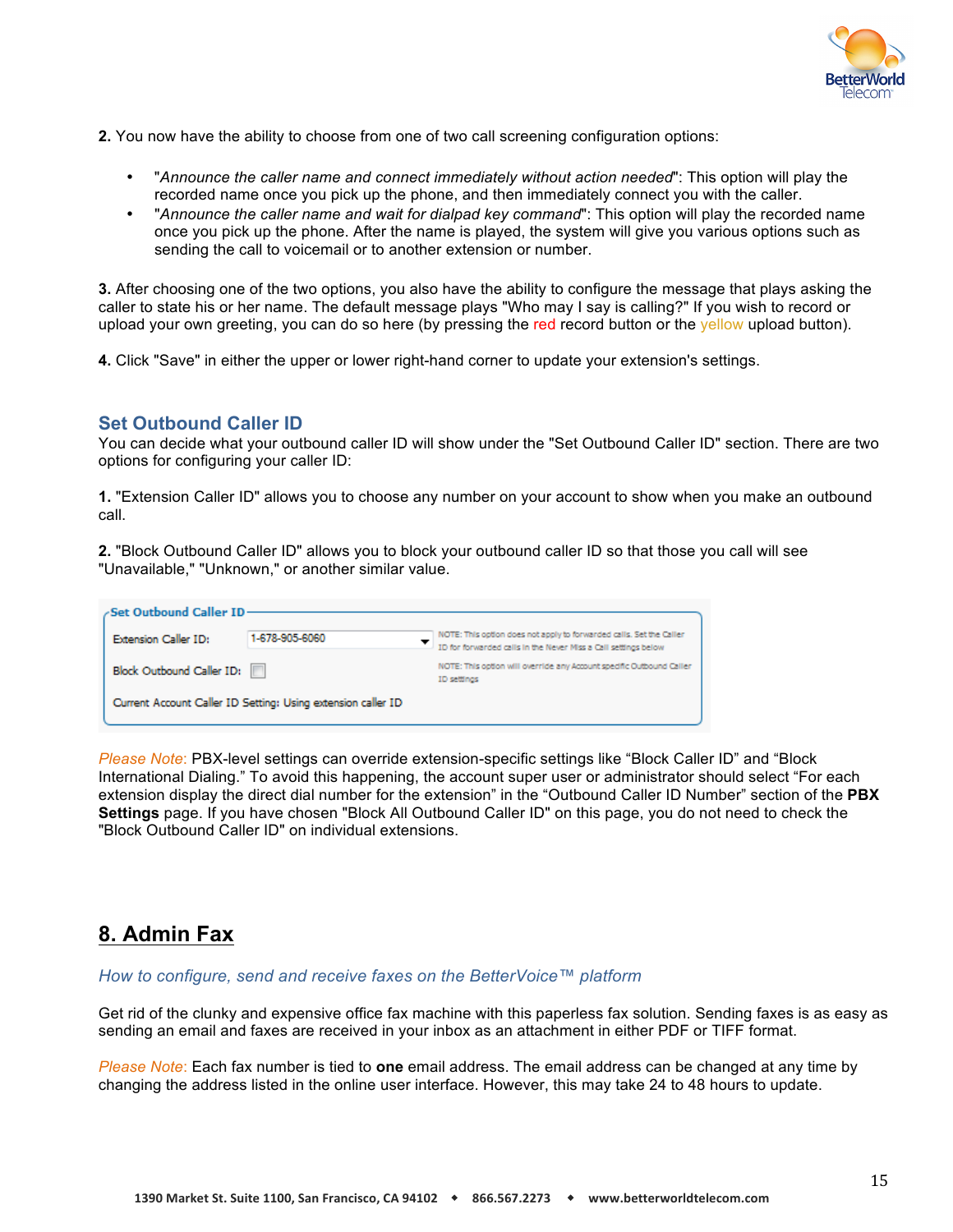

## **Configuring Your Fax**

- **1.** Click the "Faxes" option in the left-hand toolbar after clicking the "Phone System" tab at the main navigation at the top of the page.
- **2.** Select the fax that you wish to configure.
	- o *Please Note*: If you do not have a fax in your account, contact Customer Care to add one.
- **3.** Select the fax numbers to assign to this fax.
	- o *Please Note*: Only fax numbers will show up in your pool of available numbers.
	- o Click the "Add/Remove" button and select a number from the available pool and move over to the "In Use" pool by using the blue arrows.
	- o Click the "Update" button.
- **4.** Enter a fax name; this is usually an employee's name or a department name.
- **5.** Enter the desired email address for faxes to be delivered to.

| Fields marked with an * are regulred |                                                                                                                  |
|--------------------------------------|------------------------------------------------------------------------------------------------------------------|
|                                      | Important: Changes take effect within 24 to 48 hours. If you require an immediate change, contact Customer Care. |
| Fax Number:                          | 1-770-206-2248 (eFax)<br><b>Add/Remove</b><br>A.<br>$\overline{\phantom{a}}$                                     |
| Fax Name:                            | ×<br>Allison Nodecker                                                                                            |
| <b>Email Account for</b><br>Faxes:   | ÷<br>allison.nodecker@vocalocity.com                                                                             |
| Delivery Format:                     | $②$ PDF $③$ TIFF                                                                                                 |

- **6.** Select the delivery format for the incoming faxes. You can choose from either a PDF or TIFF attachment.
- **7.** Click the "Save" button in either the upper or lower right-hand corner.

### **Sending a Fax**

- **1.** To send a fax, login to the email account you registered with the fax service.
- **2.** In the "To" field, type 1+<10-digit phone number>@fax.vocalocity.com. For example, if you want to fax o 404-555-1234, you would type 14045551234@fax.vocalocity.com..
- **3.** Attach the Word, Excel, PDF, or image file document you would like to send. Send your email.
- **4.** You will receive an email confirmation that your fax has been sent from faxmail@vocalocity.com.

Faxes must be sent from the same email address that you receive faxes from. Anything in the subject line or body of the email will be sent as a cover page. If you would like to include your own cover page, leave these fields blank (including your signature).

*NOTE: Some email providers may block inbound emails from faxmail@vocalocity.com. Make sure that you receive your faxes by checking your Junk or Trash. You may also wish to whitelist faxmail@vocalocity.com with your email provider.*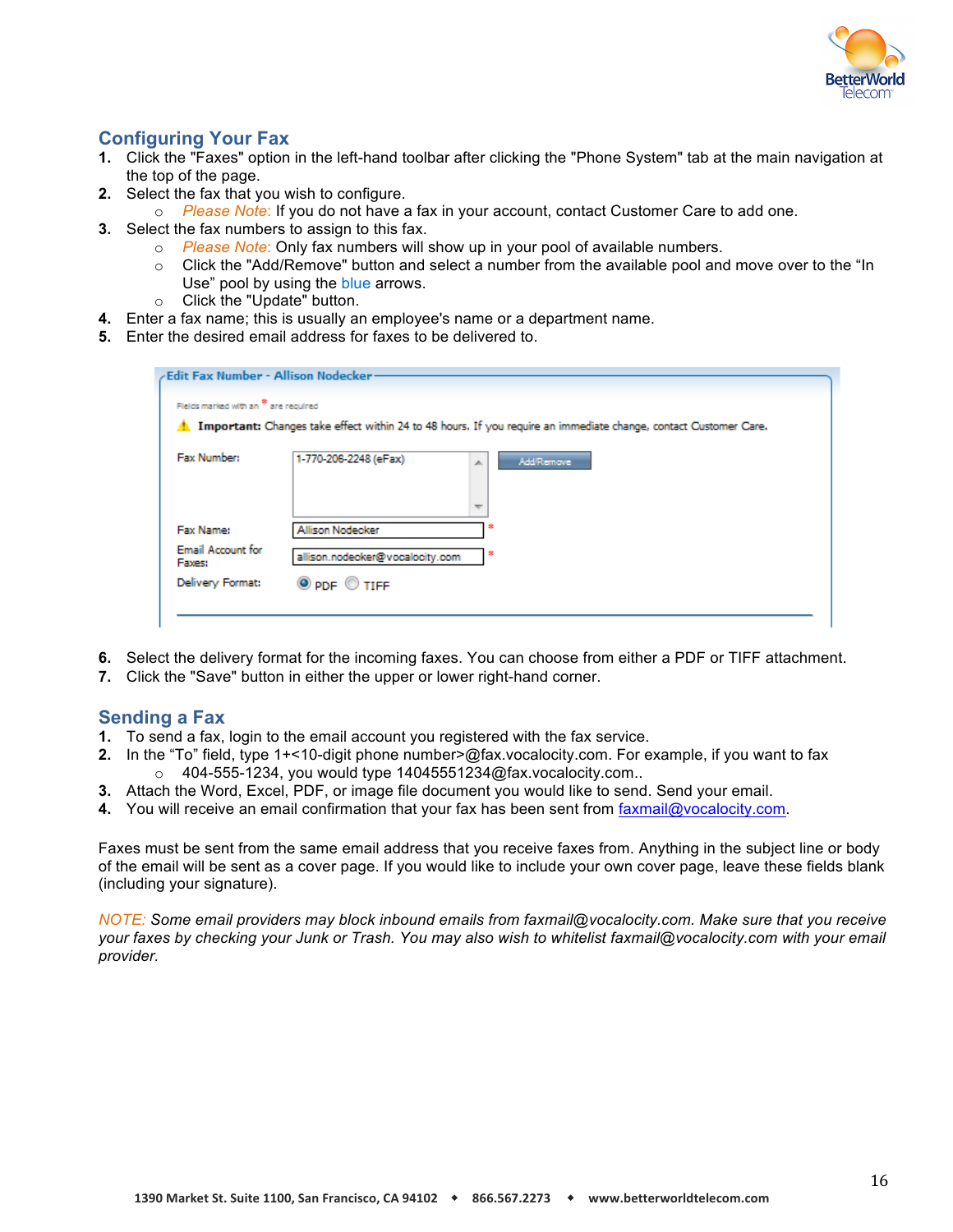

# **9. Paging Groups**

*How to page a group of phones with a message* 

## Paging Groups

A **Paging Group** is a group of phones that will be paged when you dial the group's extension number. Your group message is then broadcast using the speakers of your Voip phone.

*Please Note*: Paging is currently only available on Cisco and Polycom phones.

### **Paging Group Setup**

**1.** Click the "Phone System" tab in the main navigation at the top of the page.

**2.** Click the drop down menu next to "Groups" on the left toolbar.

**3.** Click "Paging Group" to configure. If you have more than one paging group, choose the paging group that you would like to set up.

**4.** The paging group extension number defaults to the next sequential extension number. You may modify it to any 3 or 4 digit number (excluding 411, 911, and 711). You must choose an extension number that is not already in use.

**5.** Name your paging group, "Page Office" for example.

**6.** Click the blue "Add/Remove" button next to the "Paging Group Extensions" box to add extensions to the group. These are the extensions that will be paged if you dial the paging group's extension number.

| Edit Paging Group - Sales Team (polycom only). |                                                                                                                                |
|------------------------------------------------|--------------------------------------------------------------------------------------------------------------------------------|
| Fields marked with an * are required           |                                                                                                                                |
| <b>Extension Number:</b>                       | 2580                                                                                                                           |
| Paging Group Name:                             | Sales Team (polycom only)                                                                                                      |
| Paging Group Extensions:                       | Robbie OBryan[125]<br><b>Add/Remove</b><br>A<br>Nick Barber[133]<br>Kyle Kolumbus[112]<br>Joey Grigsby[139]<br>David Gray[117] |

**7.** The "Available" column will display a list of all available extensions. Select the extension(s) you would like to add (select multiple extensions by holding down CRTL). Add the extension(s) to the "In Use" column by clicking the blue left-arrow. Add all extensions to the paging group by clicking the double blue left-arrow. Click "Update" when finished.

**8.** The extensions will appear in the "Paging Group Extensions" section. Click "Save" in the top or bottom righthand corner to save your changes.

#### **Important Phone Update**

In order for Paging Groups to work properly, your phones must have the most up-to-date firmware. For Polycoms, simply reboot your phones to receive the updated firmware. For Cisco phones, further steps are required.

*Please Note*: Paging is currently only available on Cisco and Polycom phones. It's important to note that customers with Polycom phones must reboot their phones after setup. Paging is currently not available on Linksys, Panasonic, Aastra, Yealink T20, and softphones.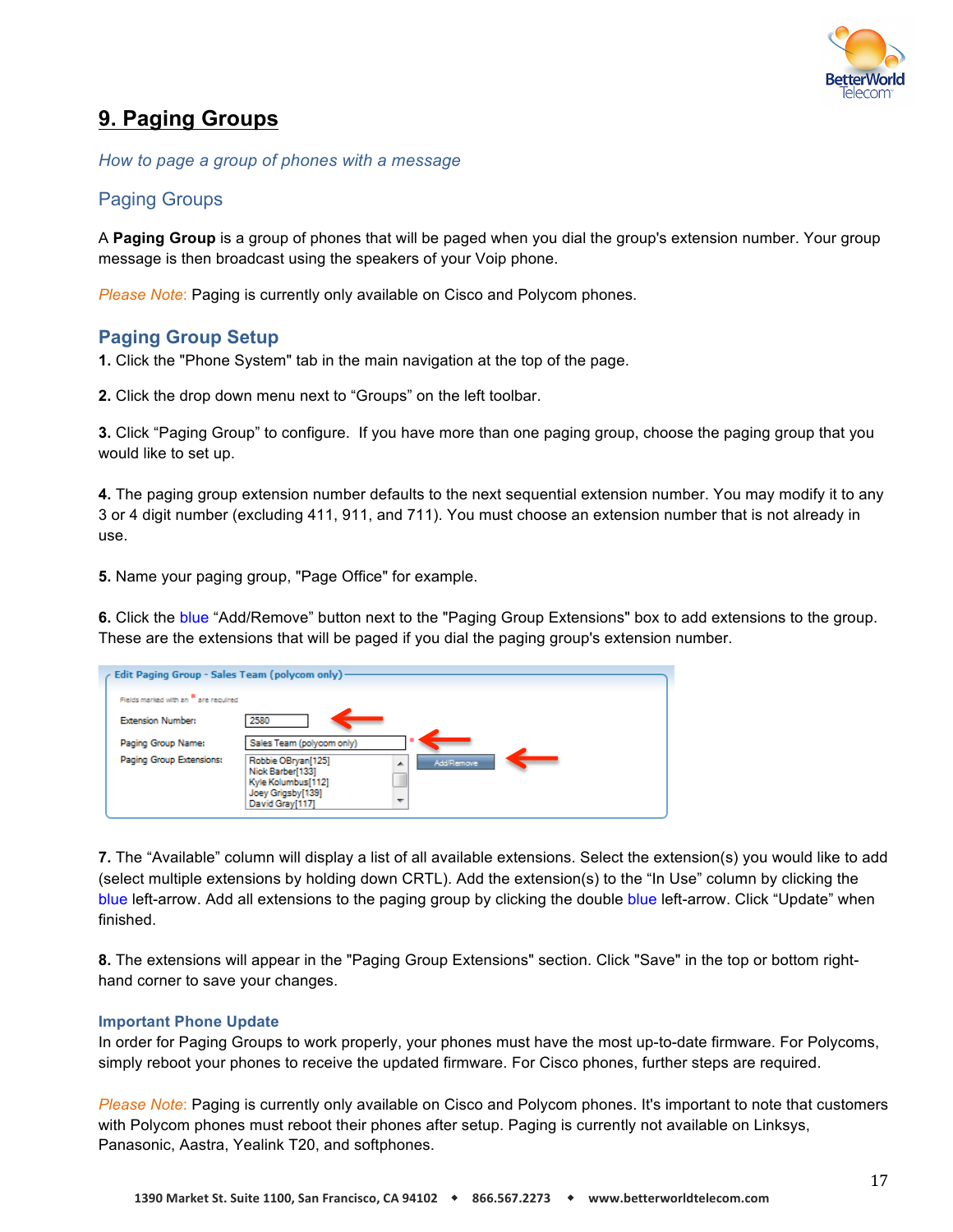

## **10. Types of Extensions**

#### *Variety of Extensions available for companies on the BetterVoice™ platform*

#### **Virtual Extension**

Also known as an inbound-only extension, virtual extensions allow you to integrate a mobile phone or other external phone with your account. The virtual extension immediately forwards all inbound calls out to the mobile or external number. Outbound calls cannot be made from a virtual extension. Any calls made from your integrated phone are subject to the carrier charges associated with that device/service.

Virtual extensions include:

- **Extension number**
- Direct dial number
	- Advanced call routing options:
		- o Simultaneous ring
		- o Follow me
- Voicemail to e-mail integration
	- Do not disturb
- and more...

#### **Unlimited Extension**

Unlimited extension is the most popular service we offer, allowing your business to make calls anywhere in the continental United States and Canada for one flat monthly rate. Unlimited extensions are best utilized with one of our recommended phones to ensure a quick and easy installation.

Unlimited extensions include:

- Extension Number
- Direct Dial Number
- Advanced Call Routing Options:
	- o Forwarding
	- o Simultaneous Ring
	- o Follow Me
- Voicemail to E-Mail Integration
- **Call Waiting**
- Do Not Disturb
- and more...

#### **Metered Extensions**

Metered extensions are best suited for users who do not frequently use the phone. This extension type is billed a low-cost flat monthly rate plus 3 cents per minute for talk time (Domestic). It includes all the features of an unlimited extension and functions just the same. These extensions are best utilized with one of our recommended phones to ensure a quick and easy installation.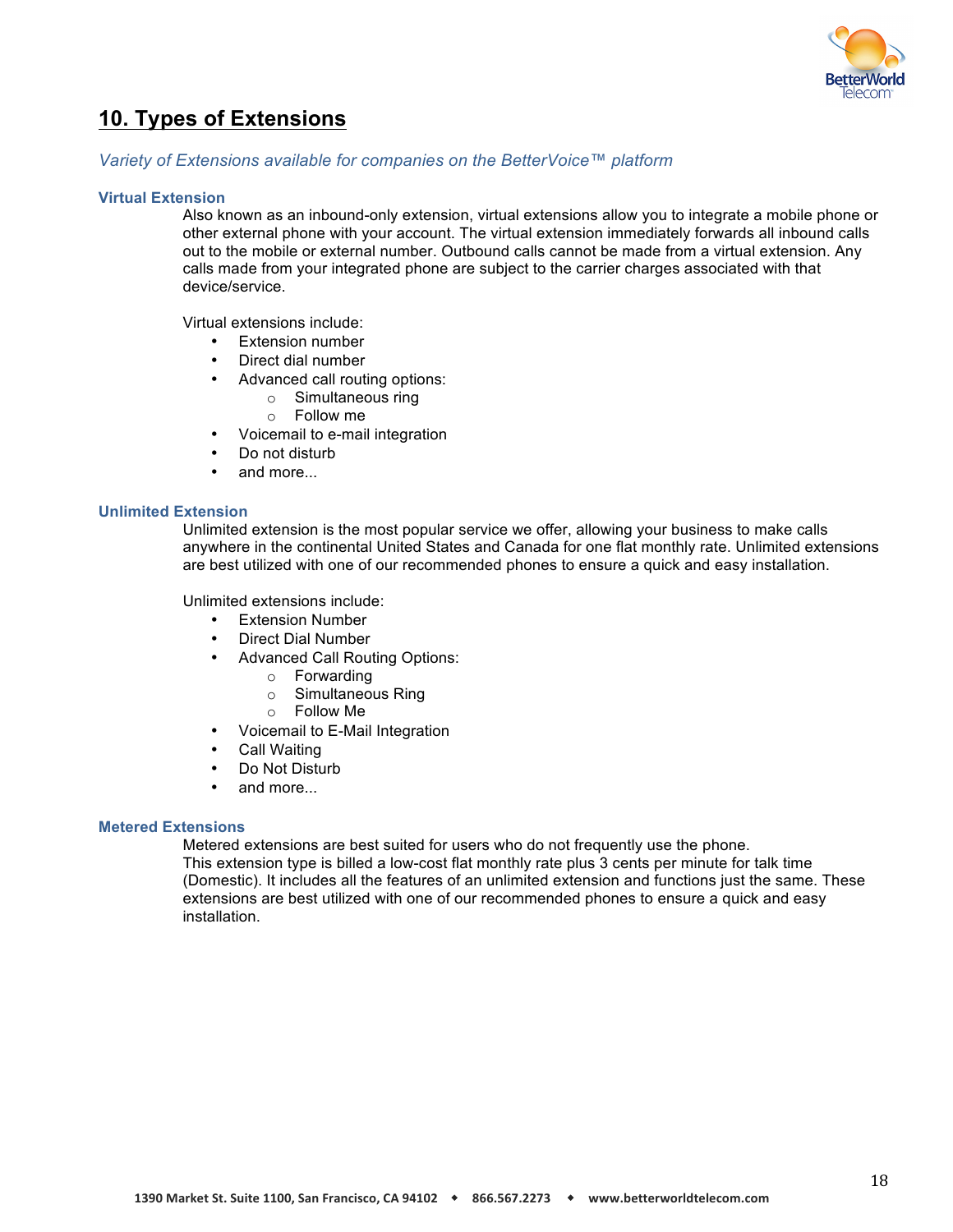

# **11. Virtual Receptionist**

#### *Options for using a Virtual Receptionist on the BetterVoice™ platform*

A virtual receptionist answers your calls and offers callers a range of interactive choices that you may configure any way you want. Many customers create a simple phone menu that plays 24 hours a day, 7 days a week greeting callers and transferring them to employees or departments. Some also choose to create multi-tenant setups with different Virtual Receptionists that play based on department, phone number of day of the week.

*Please Note*: Only account super users and administrators can make changes to a virtual receptionist.

#### **Set Up Your Virtual Receptionist**

**1.** Once logged in as a Super User or Administrator, click the "Phone System" tab

**2.** Click "Virtual Receptionist" within the left hand toolbar.

| & Users                                |  |
|----------------------------------------|--|
| <b>Extensions</b>                      |  |
| # Phone Numbers                        |  |
| Wirtual Receptionists                  |  |
| <b>SE</b> Conference Bridges           |  |
| <b>R</b> Groups<br>٠                   |  |
| Call Queues                            |  |
| Recordings<br>$\overline{\phantom{a}}$ |  |
| <b>E</b> Faxes                         |  |
| <b>BEX Settings</b>                    |  |

**2. a)** Click on the default "Main Virtual Receptionist".

**3.** In the first section, "Virtual Receptionist Name and Extension", name the virtual receptionist and assign an extension number. The extension number must be different than any other extension number on your account. Remember, the virtual receptionist is **not** tied to a specific handset extension.

| 1. Virtual Receptionist Name and Extension |            |
|--------------------------------------------|------------|
| Name:                                      | Extension: |

| Name:        | <b>Extension:</b> |  |
|--------------|-------------------|--|
| Main Test VR | CRC               |  |
|              |                   |  |

**4.** In the second section, "Virtual Receptionist Telephone Numbers", your main company numbers will appear in the box. To remove these, or exchange them with other numbers on your account, click on the "Add/Remove" button. You may then add any available numbers on your account to ring the virtual receptionist.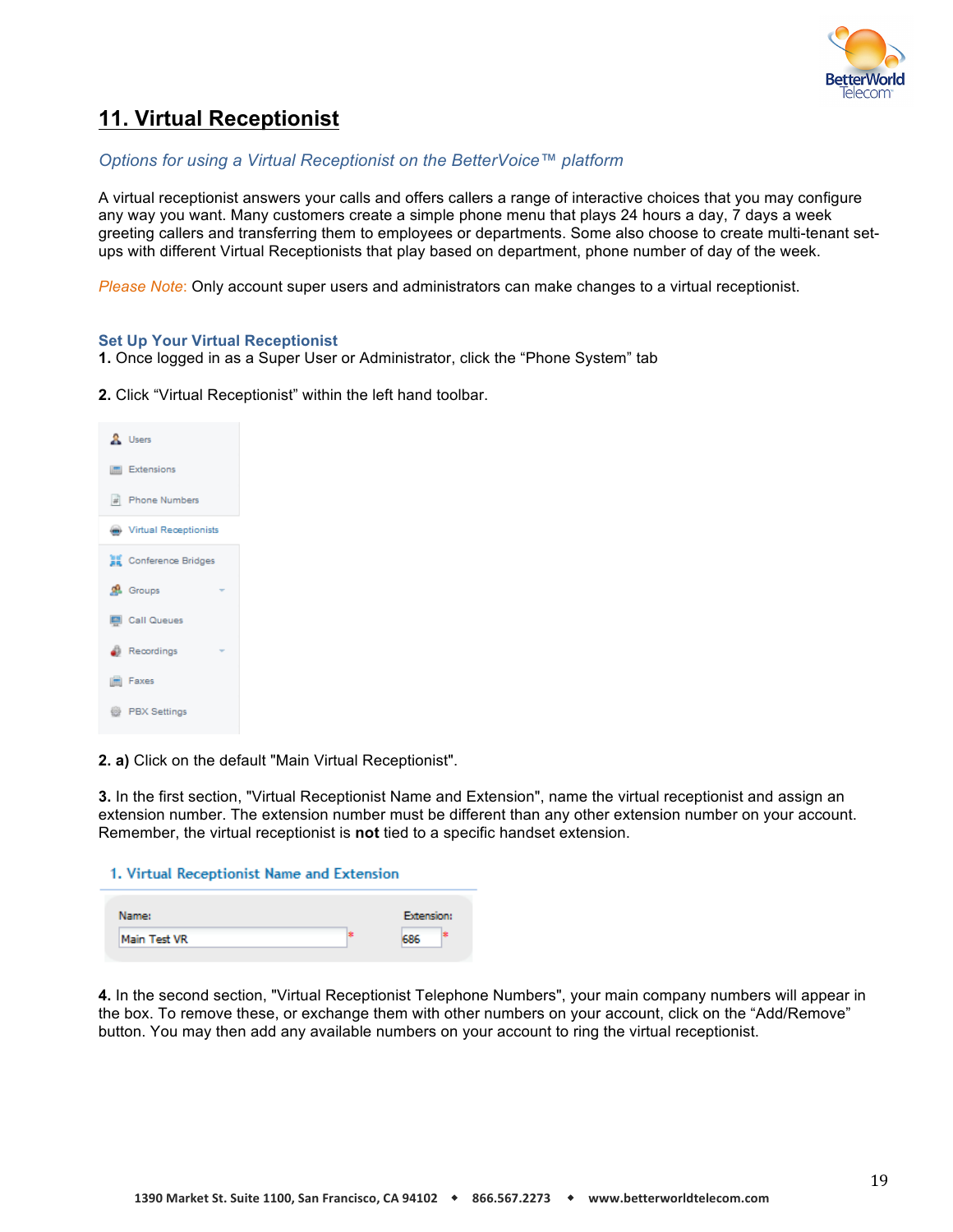

| 2. Virtual Receptionist Telephone Numbers                                  |  |
|----------------------------------------------------------------------------|--|
| Choose a telephone number (s) for your Virtual Receptionist.<br>Add/Remove |  |

**5.** If you would like to ring an extension (such as a live receptionist's phone) before the call goes to your virtual receptionist, in the third section, "Try Live Operator First", choose "Yes, try this extension." Next, select the extension from the drop down list. You can also choose a ring duration.

| 3. Try Live Operator First                                            |                        |  |
|-----------------------------------------------------------------------|------------------------|--|
| O No, go directly to virtual receptionist<br>Yes, try this extension: |                        |  |
| Select an extension                                                   | Select a ring duration |  |

**6.** In the fourth section, "Virtual Receptionist Options", you are able to set up the list of numerical, interactive options to present to your callers.

**Example Message:** "Thank you for calling 'Company Name'. Please choose from the following Options:

- for billing, press 1
- for sales, press 2
- to repeat these options, press 3"

Assign an action for each number, 0 through 9 as well as # and  $\star$ , by clicking the down arrow and assigning selecting an extension. Enter a message reminder in the area provided to assist you with the next step, recording greetings and prompts.

| Please choose from the following Options:<br>- for billing, press 1<br>- for sales, press 2<br>- to repeat these options, press 3" |   | Example Message: "Thank you for calling 'Company Name'. |
|------------------------------------------------------------------------------------------------------------------------------------|---|---------------------------------------------------------|
| Set menu command<br>Allow the caller to dial an extension directly by entering the<br>extension number at anytime                  |   |                                                         |
| Child VR [687]                                                                                                                     |   |                                                         |
| Select an extension                                                                                                                |   |                                                         |
| Select an extension                                                                                                                |   |                                                         |
| Select an extension                                                                                                                |   |                                                         |
| Select an extension                                                                                                                | v |                                                         |
| Select an extension                                                                                                                |   |                                                         |
|                                                                                                                                    |   |                                                         |
| Select an extension                                                                                                                |   |                                                         |
| Select an extension                                                                                                                | v |                                                         |
| Select an extension                                                                                                                | v |                                                         |
| Select an extension                                                                                                                |   |                                                         |
| Select an extension                                                                                                                |   |                                                         |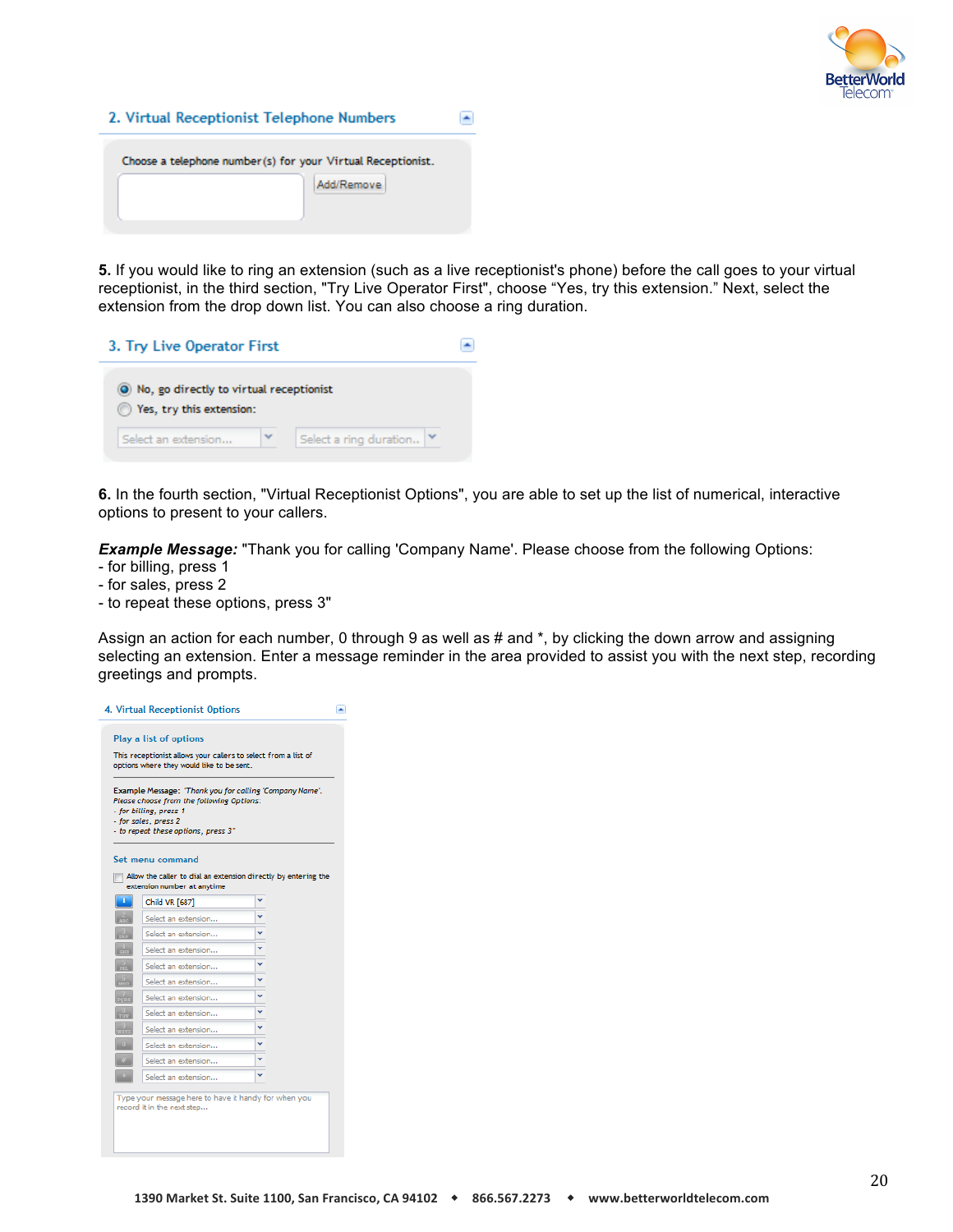

### **Create Greeting**

If you need to record a greeting for one of the above options, this will be under the fifth section: "Record Virtual Receptionist Business Hours Message."

| Message | 5. Record Virtual Receptionist Business Hours      |  |
|---------|----------------------------------------------------|--|
|         | Record Greeting: 3-December-2010 BusinessHou O O O |  |

**1.** If you need to record a new greeting, click the red record button.

**2.** Next, input a phone number for a phone that you are near.

**3.** Once you click the dial button, you will receive a call at the phone number you have listed. The system will prompt you with a very simple automated step-by-step process to make the recording.

**4.** Once you have saved the greeting *on the phone*, you will see a recording name in your browser under the fifth section. Click "Save" in the upper or lower right-hand corner to complete the process.

**5.** If you need to upload a pre-recorded greeting, click the blue upload button. The audio file must be in MP3 or WAV format and can be up to 8 MB in size. Simply browse your computer as if you are attaching a file to an e-mail.

**6.** Once you click upload, the greeting will be in place. Remember to click "Save" in the upper or lower right-hand corner.

### **After Hours Virtual Receptionist**

By default, the virtual receptionist will play 24/7. However, if you would like to play a different message or have different options after your business is closed, scroll back to the top of your page.

**Virtual Receptionist Schedule** 

- 24 hours a day, seven days a week
- Configure separate options for non-business hours.

**1.** At the top of the page, to the right of "Virtual Receptionist Name and Extension", underneath the "Virtual Receptionist Schedule" heading, click on "Configure Separate Options for Non-Business Hours."

**2.** Next, define your business hours underneath "Set Daily Business Hours." These hours are based off of the time zone for your account.

**3.** Once you have set your hours, click the blue "Click here to set up an afterhours Virtual Receptionist" link. You will be taken to section six, where you can choose from the same options for your after business message or menu.

#### **Manual Schedule Override**

Underneath the "Virtual Receptionist Schedule" configuration, you will see a box for "Manual Schedule Override." Checking this box will temporarily override your normal virtual receptionist settings. Choose from the following options: